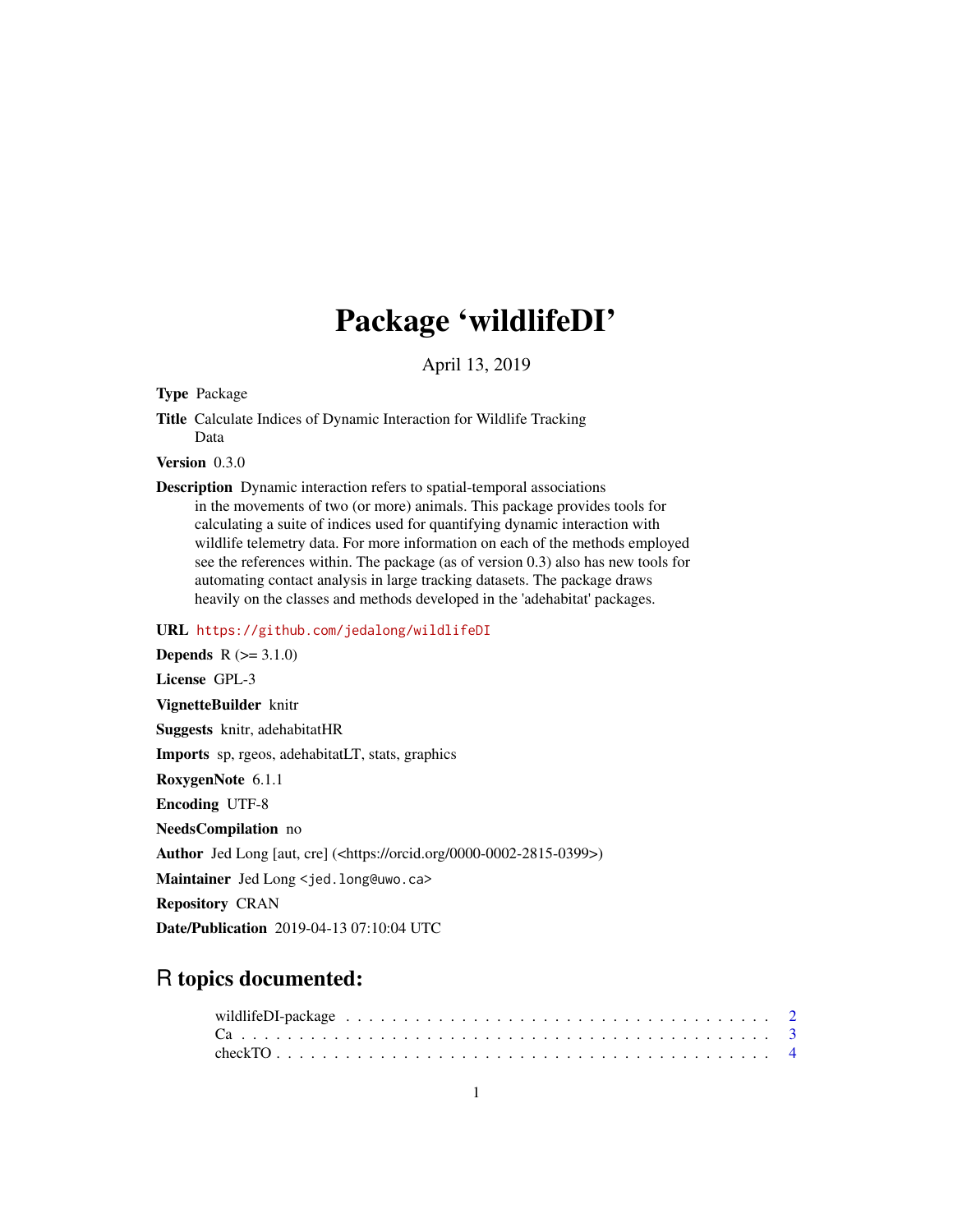<span id="page-1-0"></span>

|       | conContext | 5              |
|-------|------------|----------------|
|       |            | $\overline{7}$ |
|       |            | 8              |
|       | conPhase   | 9              |
|       |            | <b>10</b>      |
|       |            | -11            |
|       |            |                |
|       |            |                |
|       |            |                |
|       |            |                |
|       |            |                |
|       |            |                |
|       |            | -19            |
|       |            |                |
|       | Don        | 21             |
|       |            | 22             |
|       |            | 24             |
|       |            |                |
|       | <b>HAI</b> | 26             |
|       | IAB.       | 27             |
|       |            | 29             |
|       |            | 31             |
|       |            | 32             |
| Index |            | 34             |

# wildlifeDI-package *wildlifeDI: Calculate Indices of Dynamic Interaction for Wildlife*

# *Tracking Data*

#### Description

Dynamic interaction refers to spatial-temporal associations in the movements of two (or more) animals. This package provides tools for calculating a suite of indices used for quantifying dynamic interaction with wildlife telemetry data. For more information on each of the methods employed see the references within. The package (as of version 0.3) also has new tools for automating contact analysis in large tracking datasets. The package draws heavily on the classes and methods developed in the 'adehabitat' packages.

# Details

The package wildlifeDI allows users to compute a number of currently available indices of dynamic interaction useful for wildlife telemetry studies. The currently available methods include:

- Prox Proximity analysis (Bertrand et al. 1996)
- Ca Coefficient of Association (Bauman 1998)
- Don Doncaster's measure of dynamic interaction (Doncaster 1990)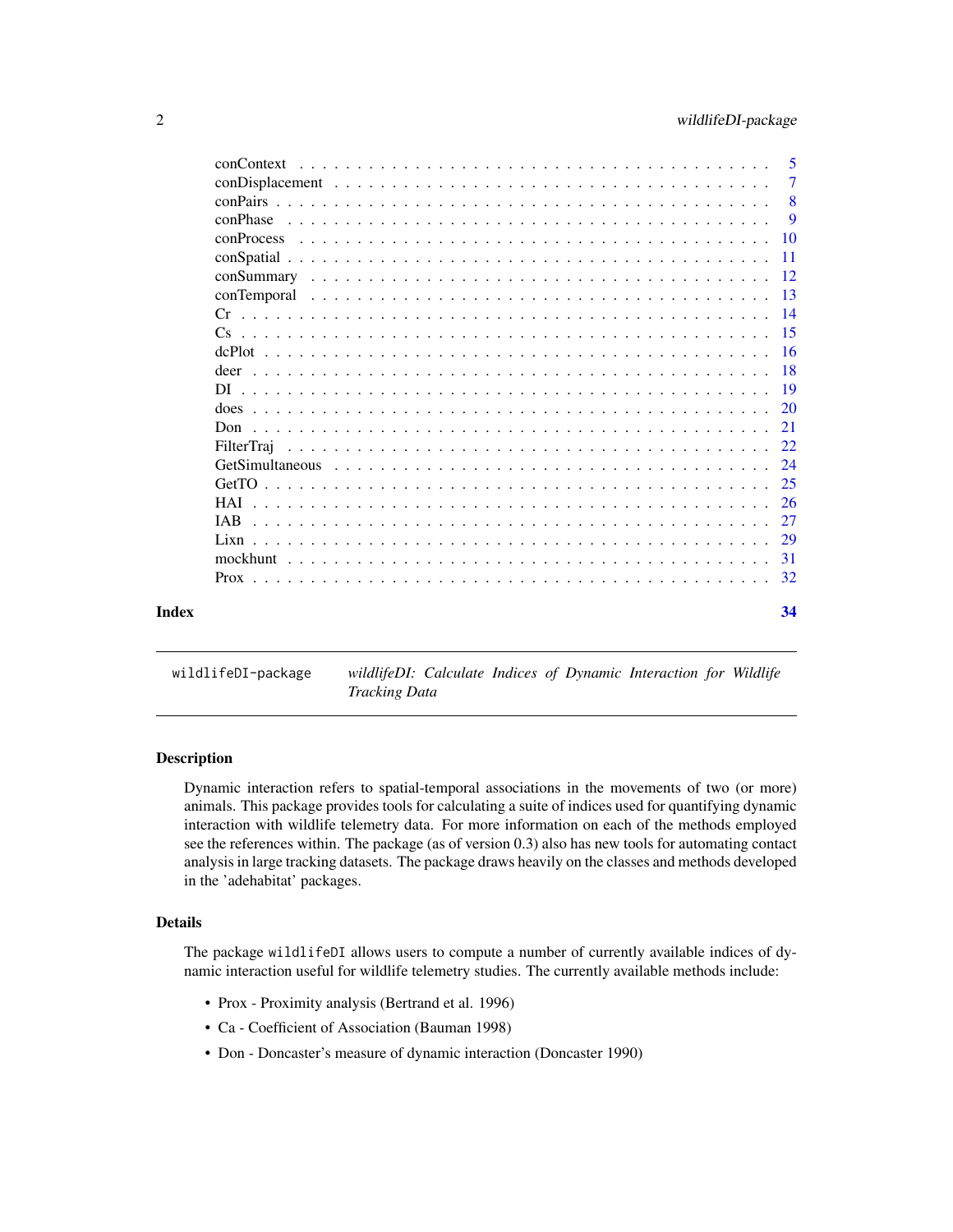- <span id="page-2-0"></span>• Lixn - Minta's measures of spatial-temporal interaction (Minta 1992)
- Cs Coefficient of Sociality (Kenward et al. 1993)
- HAI Half-weight Association Index (Atwood and Weeks Jr. 2003)
- Cr Correlation coefficient (Shirabe 2006)
- DI Dynamic interaction index (Long and Nelson 2013)
- IAB Interaction statistic (Benhamou et al. 2014)

The package wildlifeDI also provides useful functionality for identifying which fixes are temporally simultaneous, required for many of the above methods, using the function GetSimultaneous, along with other functions for exploring spatial-temporal interactions patterns in wildlife telemetry data.

When citing this package please use see citation ('wildlifeDI), also please cite the appropriate papers associated with individual methods being used.

The functions in wildlifeDI utilize the ltraj objects from the package adehabitat. For more information on objects of this type see help(ltraj).

#### Author(s)

Jed Long

Ca *Coefficient of Association*

#### Description

This function measures the dynamic interaction between two moving objects following the methods first described by Cole (1949), and more recently employed by Bauman (1998).

#### Usage

 $Ca(traj1, traj2, tc = 0, dc = 50)$ 

#### Arguments

| traj1 | an object of the class 1 traj which contains the time-stamped movement fixes<br>of the first object. Note this object must be a type II ltraj object. For more<br>information on objects of this type see help(ltraj). |
|-------|------------------------------------------------------------------------------------------------------------------------------------------------------------------------------------------------------------------------|
| traj2 | same as trajl.                                                                                                                                                                                                         |
| tc    | temporal tolerance limit (in seconds) for defining when two fixes are simultane-<br>ous or together. Parameter passed to function GetSimultaneous.                                                                     |
| dc    | distance tolerance limit (in appropriate units) for defining when two fixes are<br>spatially together.                                                                                                                 |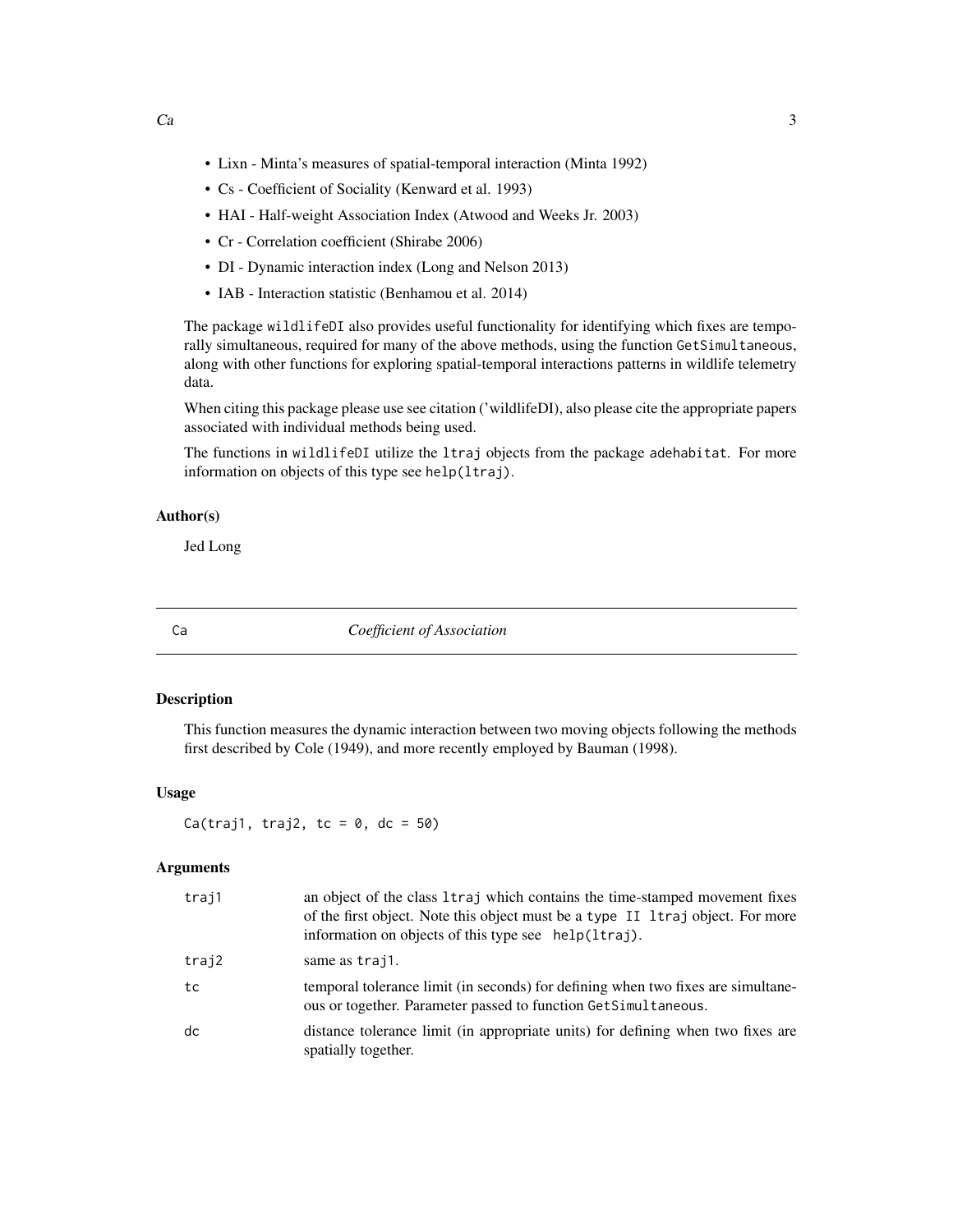#### <span id="page-3-0"></span>Details

This function can be used to calculate the Cole (1949) measure of dynamic interaction between two animals. Termed a coefficient of association, the Ca statistic tests the number of fixes the animals are observed together against the total number of fixes following:

$$
Ca = \frac{2AB}{A+B}
$$

where A (respectively B) is the number of times animal 1 (resp. 2) are observed, and AB is the number of times the two animals are observed together. Several works, including Bauman (1998) have suggested that  $Ca > 0.5$  indicates affiliation or fidelity, while  $Ca < 0.5$  indicates no association between the two animals. Note that this function calls GetSimultaneous to identify the temporal component of identifying when fixes together.

#### Value

This function returns a numeric result of the Ca statistic.

# References

Bauman, P.J. (1998) The Wind Cave National Park elk herd: home ranges, seasonal movements, and alternative control methods. M.S. Thesis. South Dakota State University, Brookings, South Dakota, USA.

Cole, L.C. (1949) The measurement of interspecific association. *Ecology*. 30, 411–424.

# See Also

GetSimultaneous, Prox, HAI

#### Examples

```
data(deer)
deer37 <- deer[1]
deer38 <- deer[2]
#tc = 7.5 minutes, dc = 50 meters
Ca(deer37, deer38, tc = 7.5*60, dc = 50)
```
checkTO *Check for temporal overlap*

#### Description

The function checkTO is a simple function for identifying if, and for how long, two telemetry datasets overlap (temporally) with each other. The function returns a list with three pieces of information: a logical variable indicating if the two trajectories overlap temporally, and timings of the beginning and end of the overlap period.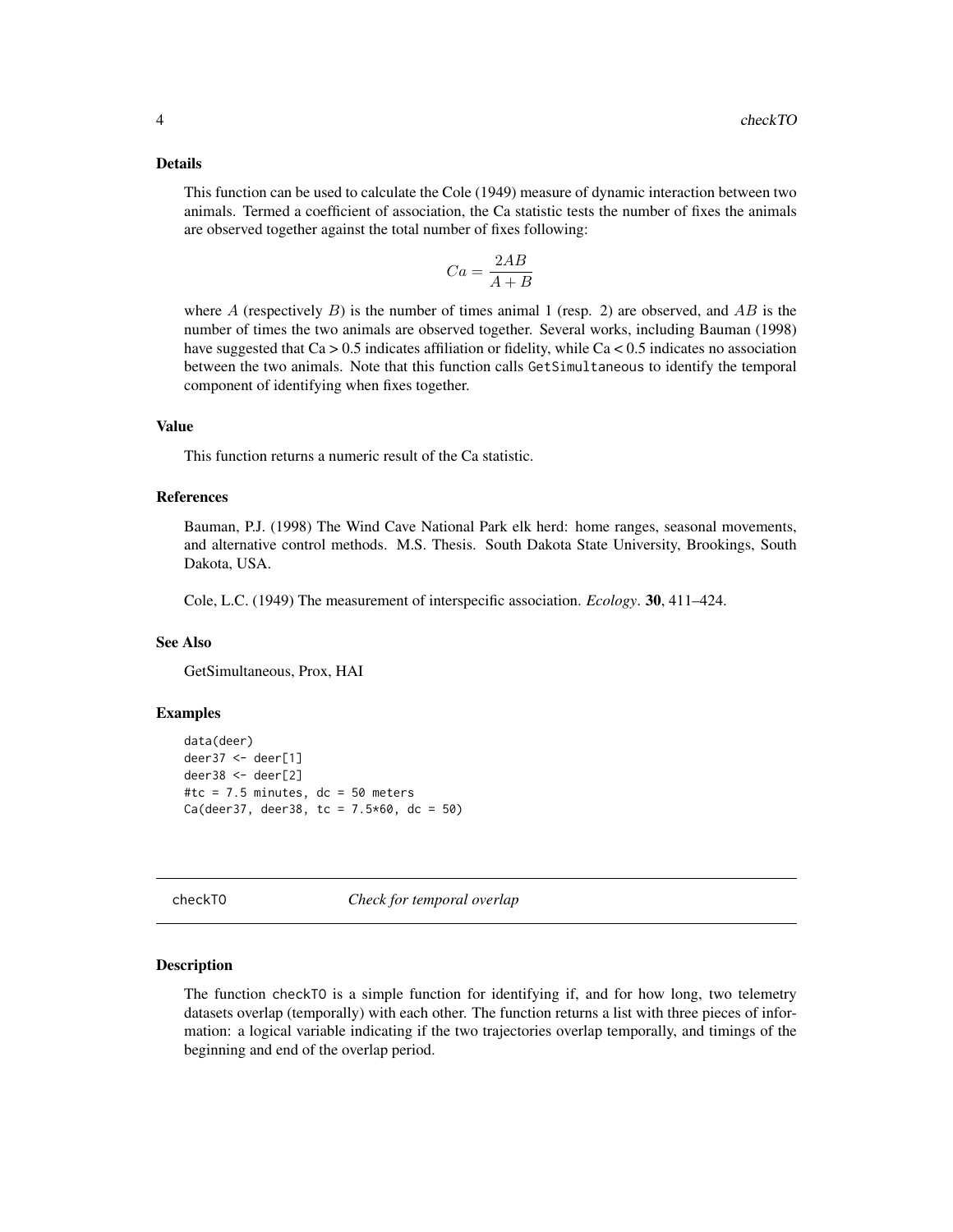#### <span id="page-4-0"></span>conContext 5

# Usage

checkTO(traj1, traj2)

#### Arguments

| traj1 | an object of the class 1 traj which contains the time-stamped movement fixes   |
|-------|--------------------------------------------------------------------------------|
|       | of the first object. Note this object must be a type II Itraj object. For more |
|       | information on objects of this type see help(ltraj).                           |
| traj2 | same as trajl.                                                                 |

#### Details

The function checkTO can be used to identify if, when, and for how long two telemetry datasets overlap temporally.

## Value

A list of with three pieces of information, whether the two trajectories overlap (\$TO) a logical vector, the beginning (\$TOstart), and end (\$TOend) of the overlap period, stored as POSIX objects.

#### See Also

GetSimultaneous, GetTO

#### Examples

```
data(deer)
deer37 <- deer[1]
deer38 <- deer[2]
spts <- checkTO(deer37, deer38)
```
conContext *Examine context associated with contact phases*

# Description

Extracts the variables associated with var before, during, and after contact phases, based on some specified time-lag.

### Usage

```
conContext(ltraj, var = "dist", def = "all", idcol = "burst",
  nrand = 0, nlag = 0, lag = 0, gap = 0, phaid)
```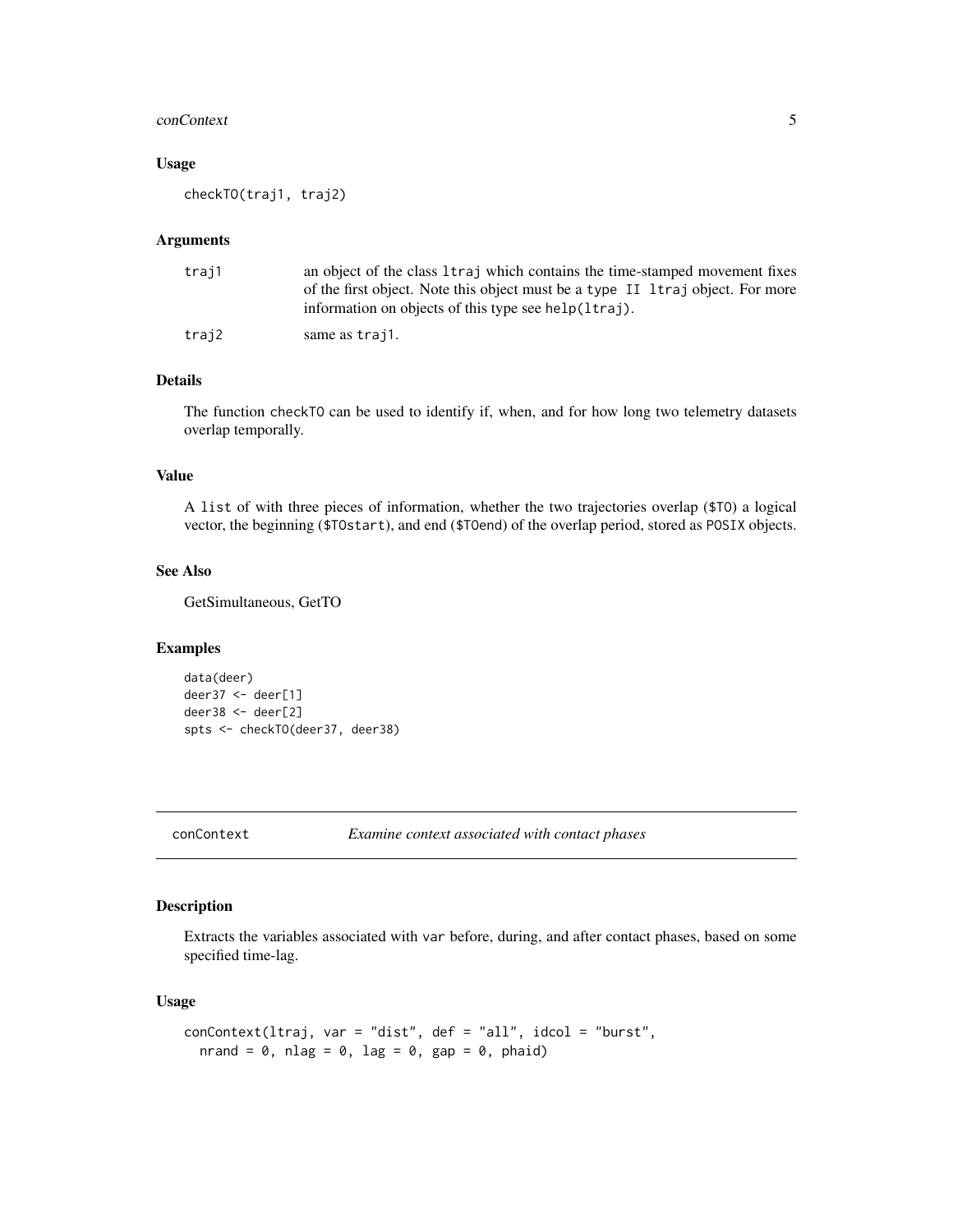# Arguments

| ltraj | an object of the class 1 traj which should be output from the function con Phase.                                                                                                                                                                                                                                                                                                                                                           |
|-------|---------------------------------------------------------------------------------------------------------------------------------------------------------------------------------------------------------------------------------------------------------------------------------------------------------------------------------------------------------------------------------------------------------------------------------------------|
| var   | name(s) (as character) of columns (possibly from infolocs) to keep for contex-<br>tual analysis.                                                                                                                                                                                                                                                                                                                                            |
| def   | how to define the point-of-contact. The default is to define it as all fixes in<br>a phase def $=$ 'all', alternatively contacts can be defined as a single point<br>along the phase defined as one of: 'first', 'last', 'minDist', 'minTime',<br>which corresponds to the first fix in the contact phase, the last fix in the contact<br>phase, the fix with the minimum time difference and the fix with the closest<br>contact distance. |
| idcol | column id associated with IDs of individuals, default is the 'burst'.                                                                                                                                                                                                                                                                                                                                                                       |
| nrand | number of random fixes to be selected (default $= 0$ ).                                                                                                                                                                                                                                                                                                                                                                                     |
| nlag  | number of lags to compute in the before and after phases of a contact. If $\log = 0$<br>then only contacts are used.                                                                                                                                                                                                                                                                                                                        |
| lag   | time (in seconds) for defining the lags in before and after periods of a contact.                                                                                                                                                                                                                                                                                                                                                           |
| gap   | time (in seconds) for excluding the lags in before and after periods of a contact.                                                                                                                                                                                                                                                                                                                                                          |
| phaid | (optional) id(s) of the contact phase upon which to examine (default is all).                                                                                                                                                                                                                                                                                                                                                               |

# Details

This function is used following the conphase function. One should choose how to define the contact point (i.e., the parameter contact) depending on the research question. In most typical cases (with regular interval tracking data) the lag time should be set to the tracking interval and the gap should be set to 1/2 the tracking interval.

#### Value

A dataframe that can be used to examine behaviour/context before, during, and after contact phases.

#### See Also

conPhase

# Examples

```
## Not run:
data(does)
doecons <- conProcess(does,tc=15*60,dc=50)
doephas <- conPhase(doecons,pc=60*60)
cc <- conContext(var='dist',def='first',nlag=3,lag=30*60,gap=15*60)
head(cc)
```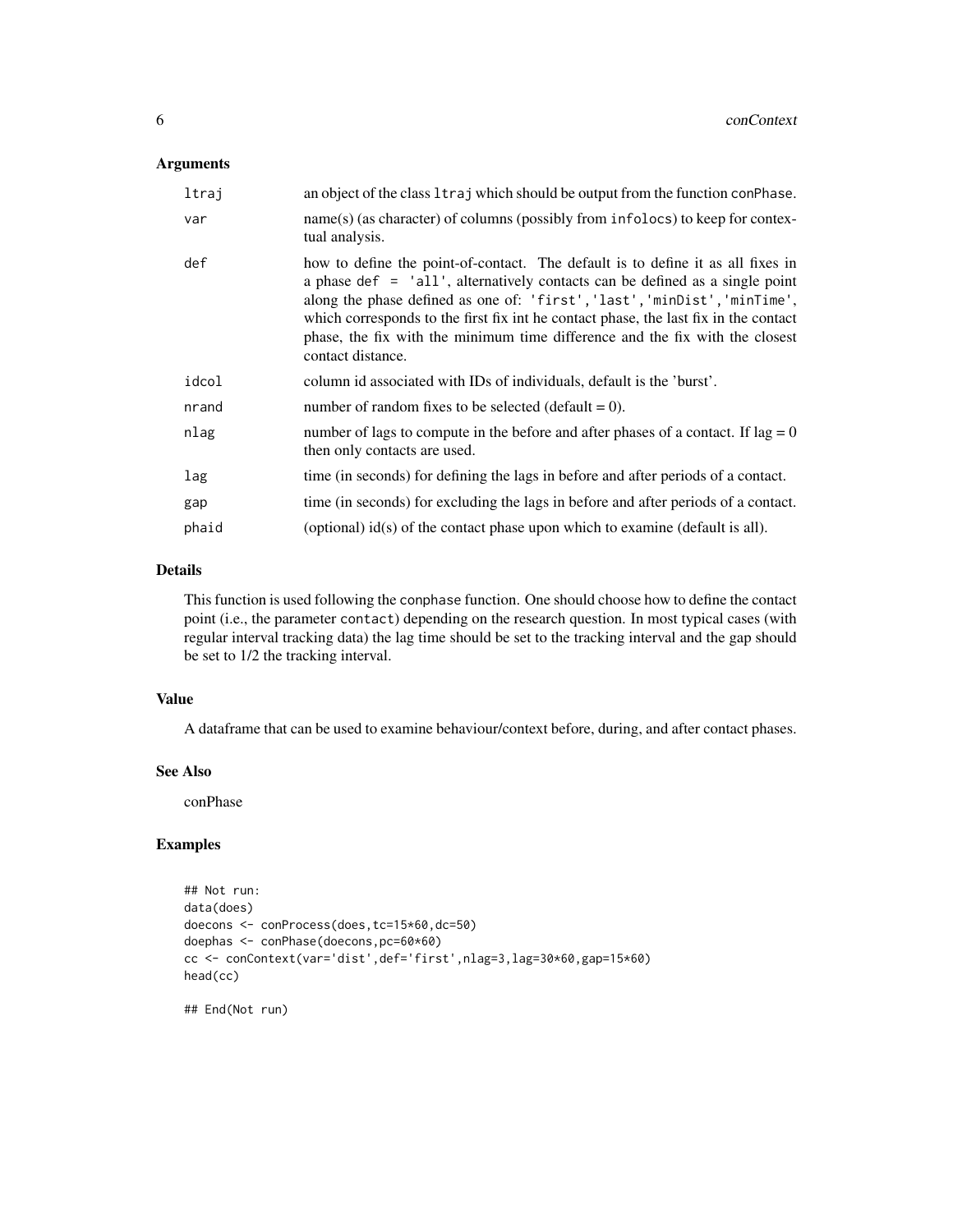<span id="page-6-0"></span>

Calculate the net-displacement (distance) of fixes before and after a contact from that contact point.

#### Usage

```
conDisplacement(ltraj, def = "all", idcol = "burst")
```
#### Arguments

| ltraj | an object of the class 1traj which should be output from the function conPhase.                                                                                                                                                                                                                                                                                                                                                            |
|-------|--------------------------------------------------------------------------------------------------------------------------------------------------------------------------------------------------------------------------------------------------------------------------------------------------------------------------------------------------------------------------------------------------------------------------------------------|
| def   | how to define the point-of-contact. The default is to define it as all fixes in a<br>phase type = 'all', alternatively contacts can be defined as a single point<br>along the phase defined as one of: 'first', 'last', 'minDist', 'minTime',<br>which corresponds to the first fix in the contact phase, the last fix in the contact<br>phase, the fix with the minimum time difference and the fix with the closest<br>contact distance. |
| idcol | column id associated with IDs of individuals, default is the 'burst'                                                                                                                                                                                                                                                                                                                                                                       |

#### Details

This function is used to compute the net displacement away from contacts by an animal before and after a contact phase. Net displacement represents an important contextual variable, related to the mobility of the individual.

# Value

An ltraj object with a new 'displacement' column in infolocs.

# See Also

conPhase, conContext

### Examples

```
## Not run:
data(does)
doecons <- conProcess(does,tc=15*60,dc=50)
doephas <- conPhase(doecons,pc=60*60)
disp_f <- conDisplacement(doephas,def='first')
disp_1 <- conDisplacement(doephas,def='last')
```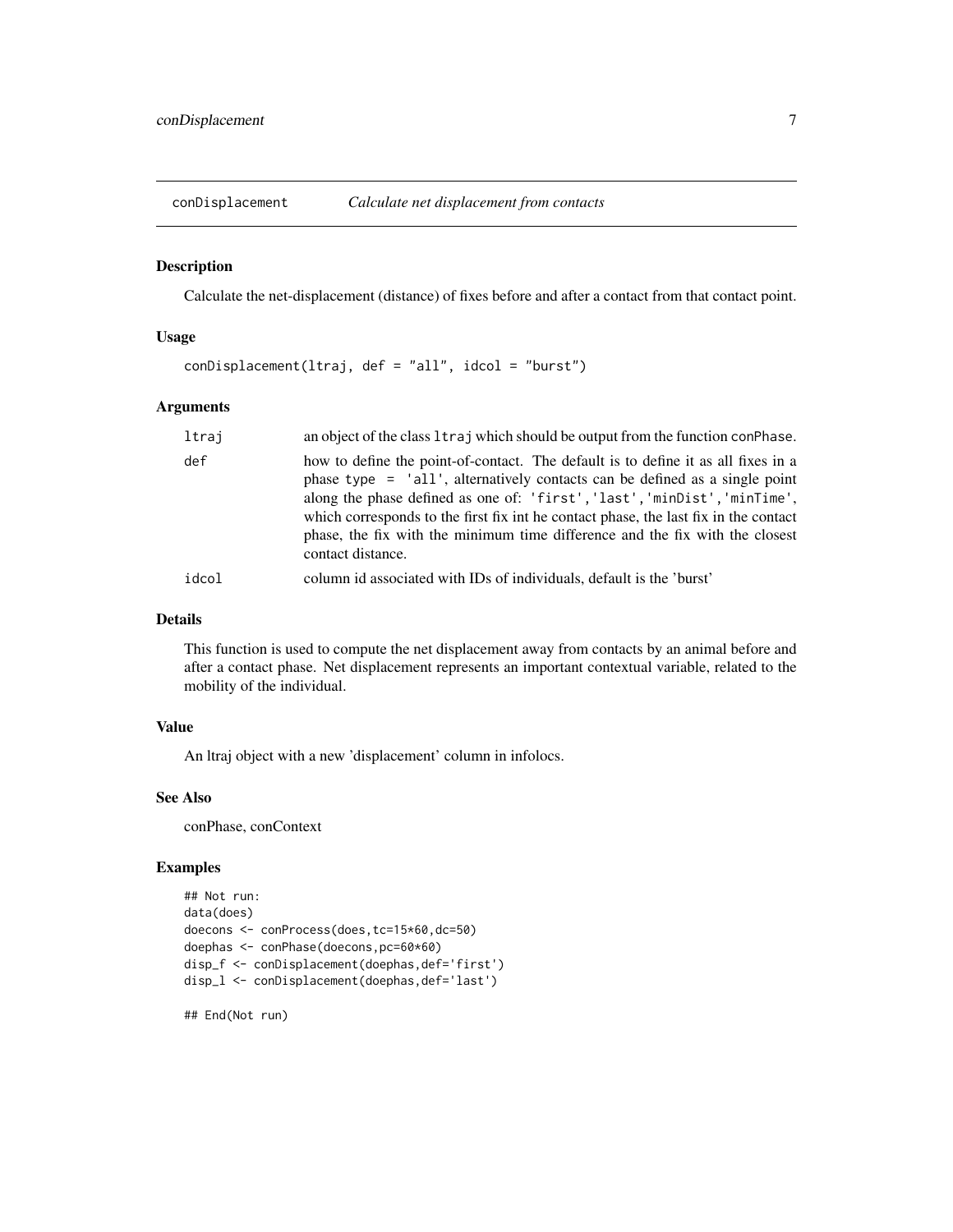<span id="page-7-0"></span>

Create a dataframe where each row represents a single contact pair.

#### Usage

```
conPairs(ltraj)
```
#### Arguments

ltraj an object of the class ltraj which is output from the function conProcess or conPhase.

# Details

This function is used to extract contact pairs following use of the conProcess or conPhase function. The returned data frame has two new columns: contact\_orig\_rowid - the original row id of that particular fix, and contact\_pair\_id - a unique identifier to show which two fixes are represented by a pair of contacts. The number of unique pairs of contacts is then the highest number in this column, and will be equal to half the number of rows in the data frame.

#### Value

A data frame, where each row represents one of the two fixes in each unique contact pair.

# See Also

conProcess, conPhase

### Examples

```
## Not run:
data(does)
doecons <- conProcess(does,tc=15*60,dc=50)
doephas <- conPhase(doecons,pc=60*60)
prs <- conPairs(doephas)
head(prs)
```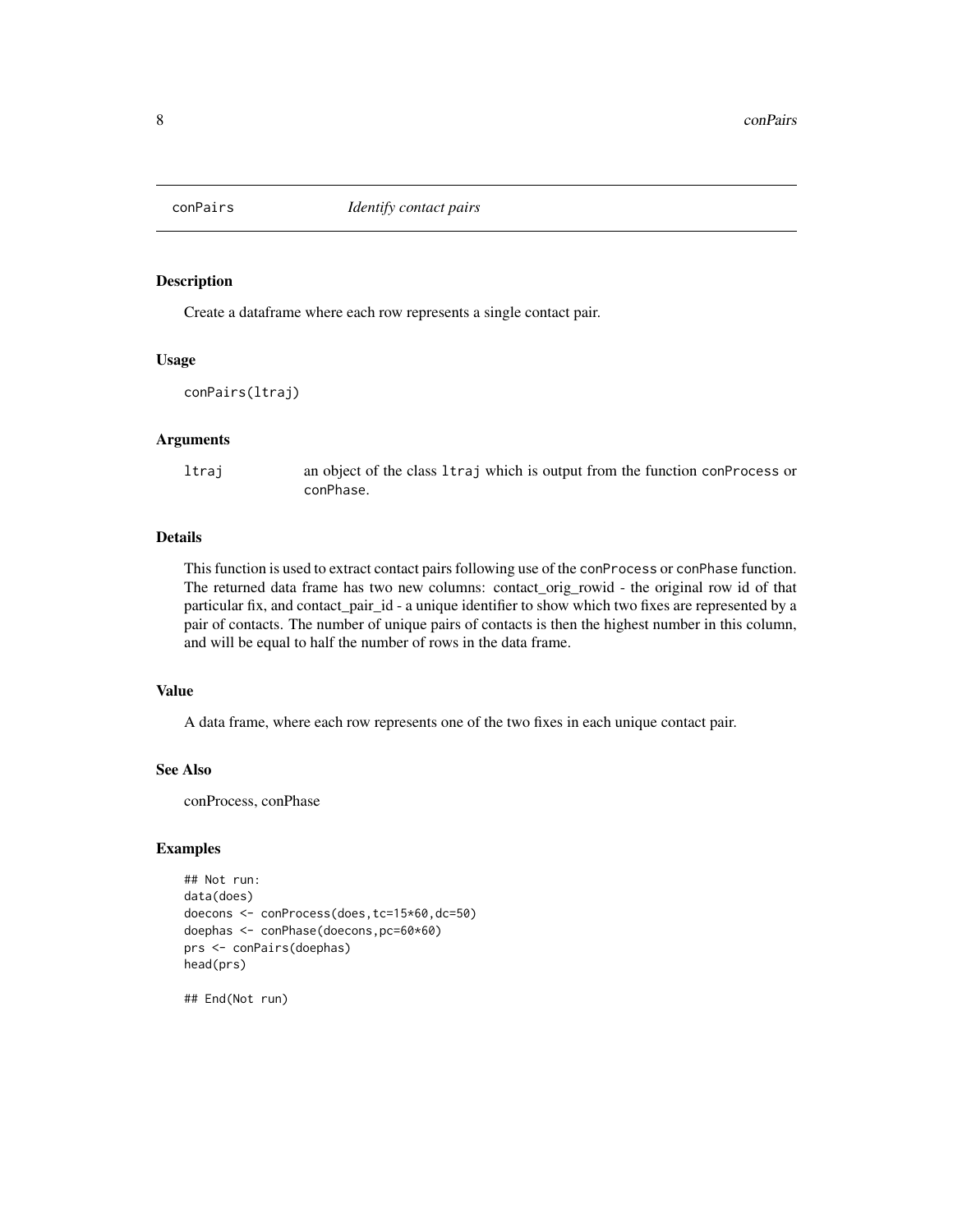<span id="page-8-0"></span>

Computes phases where contacts occur based on a temporal tolerance.

#### Usage

 $conPhase(ltraj, pc = 0, idcol = "burst")$ 

# Arguments

| ltraj | an object of the class 1 traj which is output from the function con Process.  |
|-------|-------------------------------------------------------------------------------|
| DС    | time (in seconds) to allow for which to combine contact events (see details). |
| idcol | column used to identify individuals (default is the burst)                    |

#### Details

This function is used following the conProcess function to arrange contacts into phases where continuous contact occurs (based on the user-defined time threshold pc. The idea is that we can consider a phase to be a continuous contact event (based on dc see conProcess) as long as the contact is only interrupted for no more than pc time units.

# Value

An ltraj object with new column contact\_pha.

# See Also

conProcess, conSpatial, conTemporal, conSummary

#### Examples

```
## Not run:
data(does)
doecons <- conProcess(does,tc=15*60,dc=50)
doephas <- conPhase(doecons,pc=60*60)
```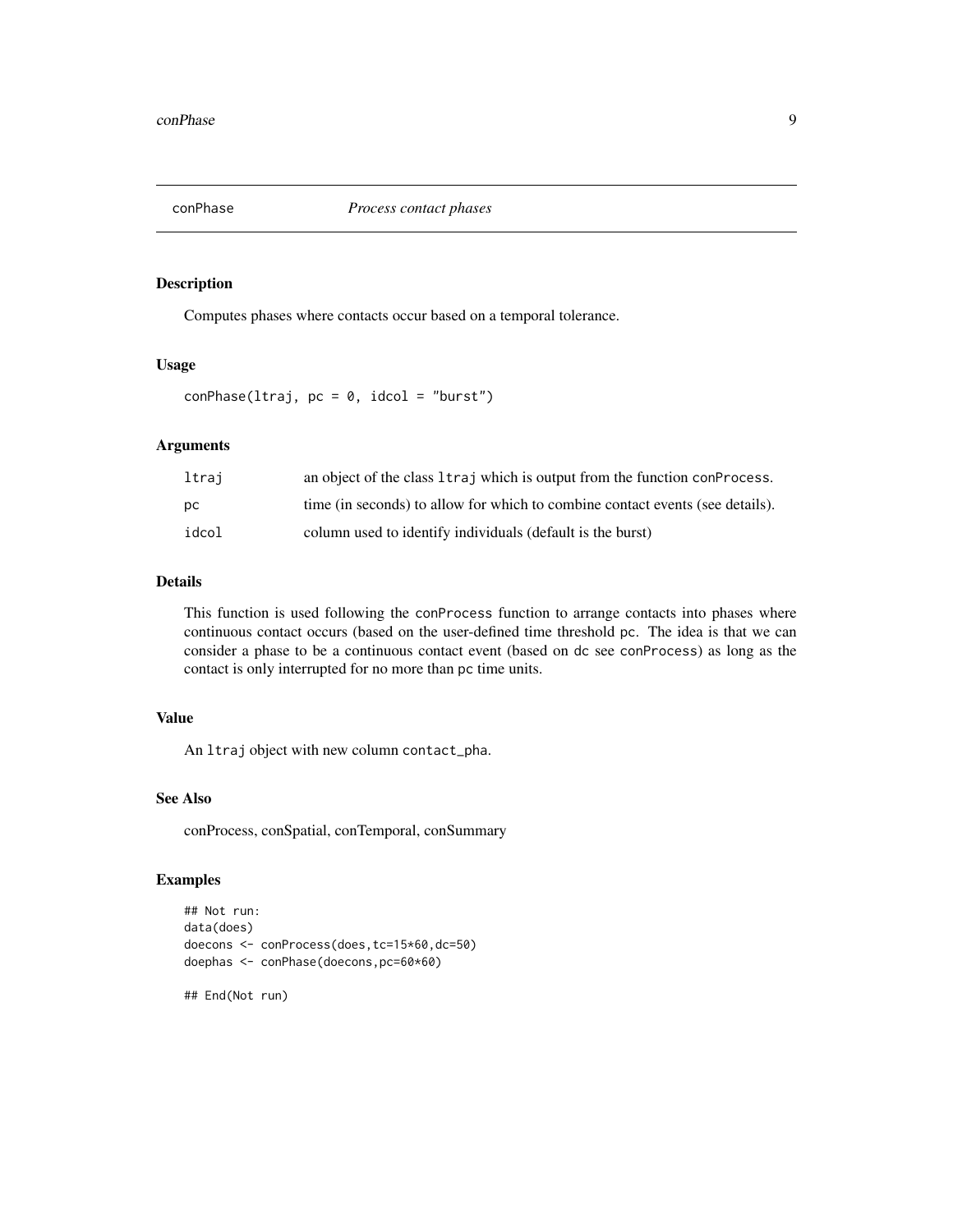<span id="page-9-0"></span>

This function performs basic contact analysis between individuals in a group of tracked animals, or between two different groups of tracked animals.

### Usage

```
conProcess(mtraj1, mtraj2, dc = 0, tc = 0, idcol1 = "burst", idcol2)
```
#### Arguments

| mtraj1 | an object of the class ltraj which contains the time-stamped movement fixes of<br>the first group of individuals. Each individual should be stored with a unique<br>'id'. (see ?as.ltraj) |
|--------|-------------------------------------------------------------------------------------------------------------------------------------------------------------------------------------------|
| mtraj2 | (optional) same as mtraj1, but for the second group of individuals.                                                                                                                       |
| dc     | distance tolerance limit (in appropriate units) for defining when two fixes are<br>spatially together.                                                                                    |
| tc     | time threshold for determining simultaneous fixes – see function: GetSimulta-<br>neous.                                                                                                   |
| idcol1 | column id associated with IDs of the first group of individuals, default is the<br>'burst'.                                                                                               |
| idcol2 | (optional) column id associated with IDs of the second group of individuals.                                                                                                              |

# Details

This function can be used to identify the nature of contacts in space and time between individuals in one or two groups.

# Value

This function returns the object mtraj1 with three additional fields: contact - the number of contacts associated with each given fix. contact\_id - the id(s) of the individual(s) associated with those contacts. contact $_d$  - the distance (in the same units as mtraj1) at which the contacts occur. Note that if more than one contact occurs at a given time, the contact\_id and contact\_d fields will be a concatenated list of the contact IDs and distances.

# See Also

GetSimultaneous, dcPlot, conPhase, conSummary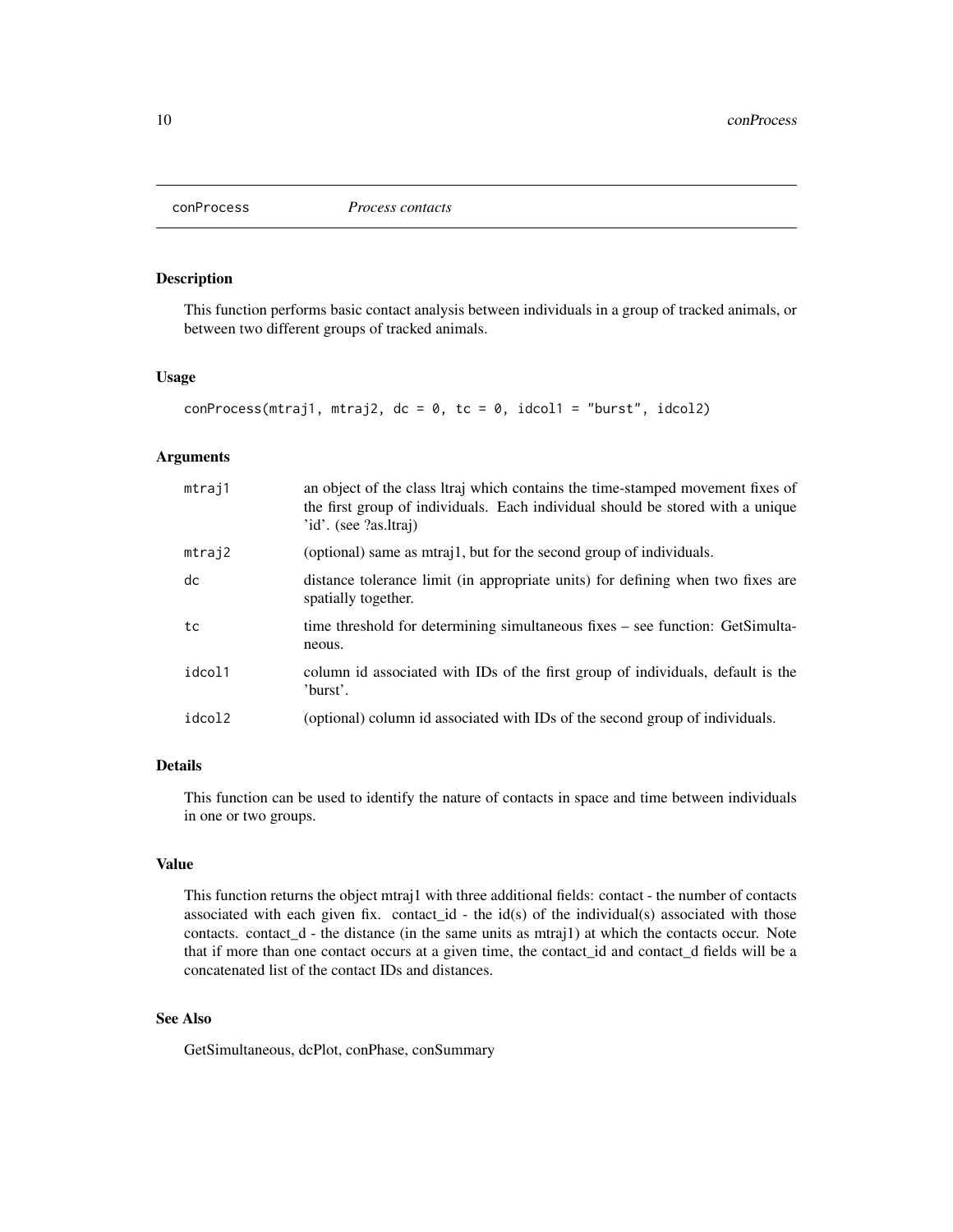#### <span id="page-10-0"></span>conSpatial 11 and 2012 12 and 2013 12 and 2014 12 and 2014 12 and 2014 12 and 2014 12 and 2014 12 and 2014 12 and 2014 12 and 2014 12 and 2014 12 and 2014 12 and 2014 12 and 2014 12 and 2014 12 and 2014 12 and 2014 12 and

#### Examples

```
## Not run:
data(does)
doecons <- conProcess(does,tc=15*60,dc=50)
```
## End(Not run)

conSpatial *Mapping wildlife contacts*

#### Description

The function contacts is a simple function for mapping where wildlife contacts occur on the landscape with wildlife telemetry data.

#### Usage

 $conSpatial(ltraj, type = "p", def = "all")$ 

#### Arguments

| ltraj | an object of the class $l$ traj which should be output from the function conPhase.                                                                                                                                               |
|-------|----------------------------------------------------------------------------------------------------------------------------------------------------------------------------------------------------------------------------------|
| type  | one of ('p' - the default or 'l'). Whether to generate contacts as a Spatial Points DataFrame<br>or phases as a SpatialLinesDataFrame, points are the default, but lines can be<br>useful for plotting and exploratory analysis. |
| def   | if type = 'p' one of ('all','phase','first','last','minDist','minTime') which defines<br>how contacts are to be mapped using all or part of a contact phase. (see Details)                                                       |

# Details

The function conSpatial can be used to map where contacts occur on the landscape, contacts being defined spatially based on a distance threshold dc and temporally based on the time threshold tc – see the function getsimultaneous. The location of the contact can be calculated in a number of ways, and represented as points for each contact, or as line grouped by the contact phases. Which contacts to map can be defined in a number of ways using the def parameter:

```
i) def = 'all' (the default) all fixes where column contacts = 1 are returned in the Spa-
tial* object;
```
ii) def = 'phase' all fixes which are part of a phase are returned, note the number of points when def = 'phase' should be greater than or equal to that when def = 'all' because of how phases are defined;

iii) def = 'first' the first location fix of each phase is returned;

iv) def = 'last' the last location fix of each phase is returned;

v) def = 'minDist' the location fix of each phase which has the minimal contact distance is returned;

vi) def = 'minTime' the location fix of each phase with the minimal time difference with contact fixes is returned;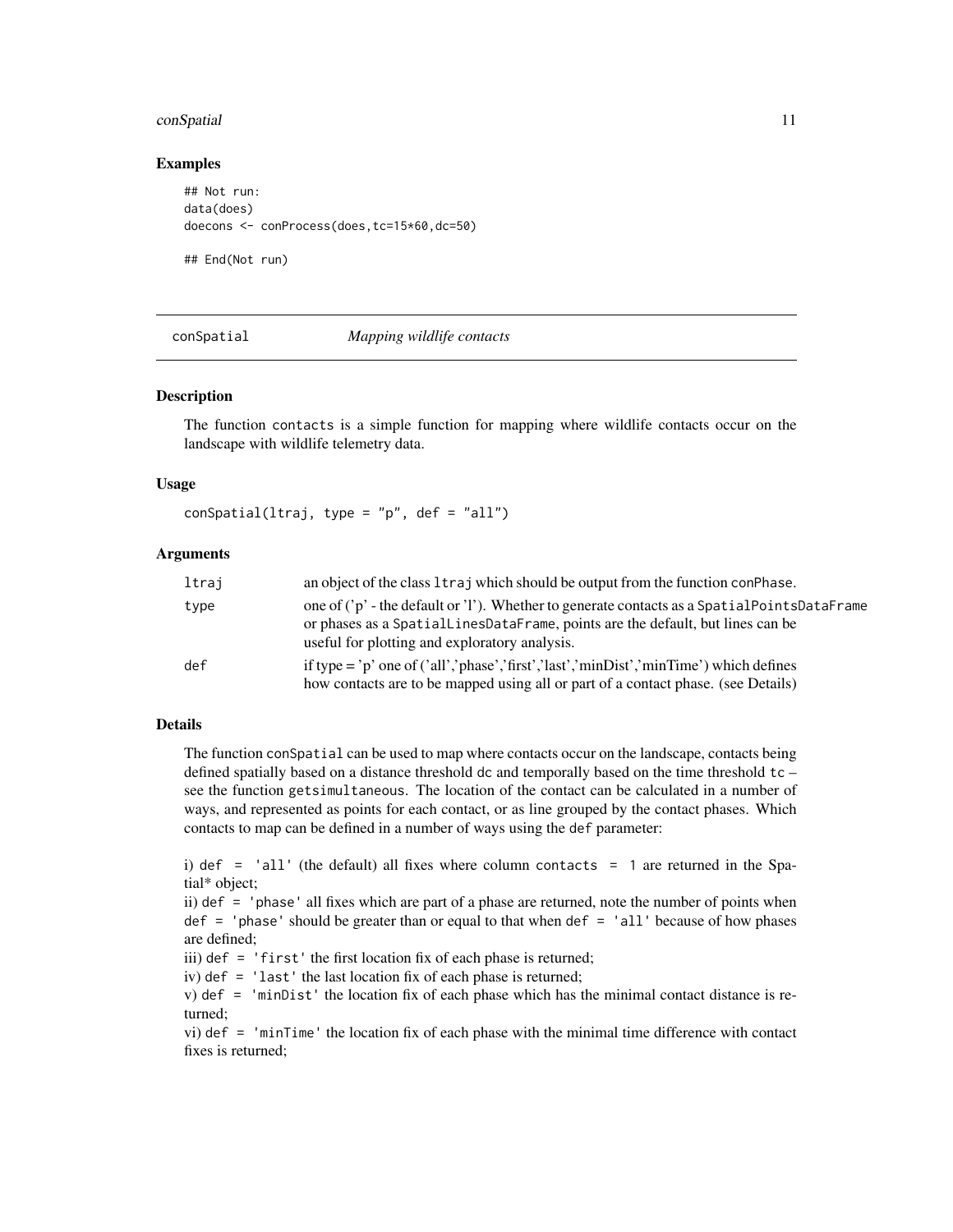# Value

A SpatialPointsDataFrame or SpatialLinesDataFrame containing the locations/paths of the contacts. The time of the contact is stored in the attributes of the SpatialPointsDataFrame object, along with the actual distance between fixes. The SpatialLinesDataFrame contains attributes of the time of contact, and the min, max, and mean distance apart along a line segment.

# See Also

conProcess, conPhase

#### Examples

```
## Not run:
data(does)
doecons <- conProcess(does,tc=15*60,dc=50)
doephas <- conPhase(doecons,pc=60*60)
pts <- conSpatial(doephas)
plot(pts)
lns <- conSpatial(doephas,type='l')
plot(lns, add=TRUE)
```
## End(Not run)

#### conSummary *Summarize contacts and phases*

#### Description

Computes some basic summary statistics from a contact analysis.

#### Usage

```
conSummary(ltraj)
```
#### Arguments

ltraj an object of the class ltraj which should be output from the function conPhase.

### Details

This function is used following the conPhase function. It computes the following summary statistics from the contact analysis: - total number of fixes in the dataset - total number of fixes deemed a contact - number of contact phases - longest phase duration - mean phase duration - median phase duration - no. of phase where the duration is only one fix (i.e., instantaneous contacts)

<span id="page-11-0"></span>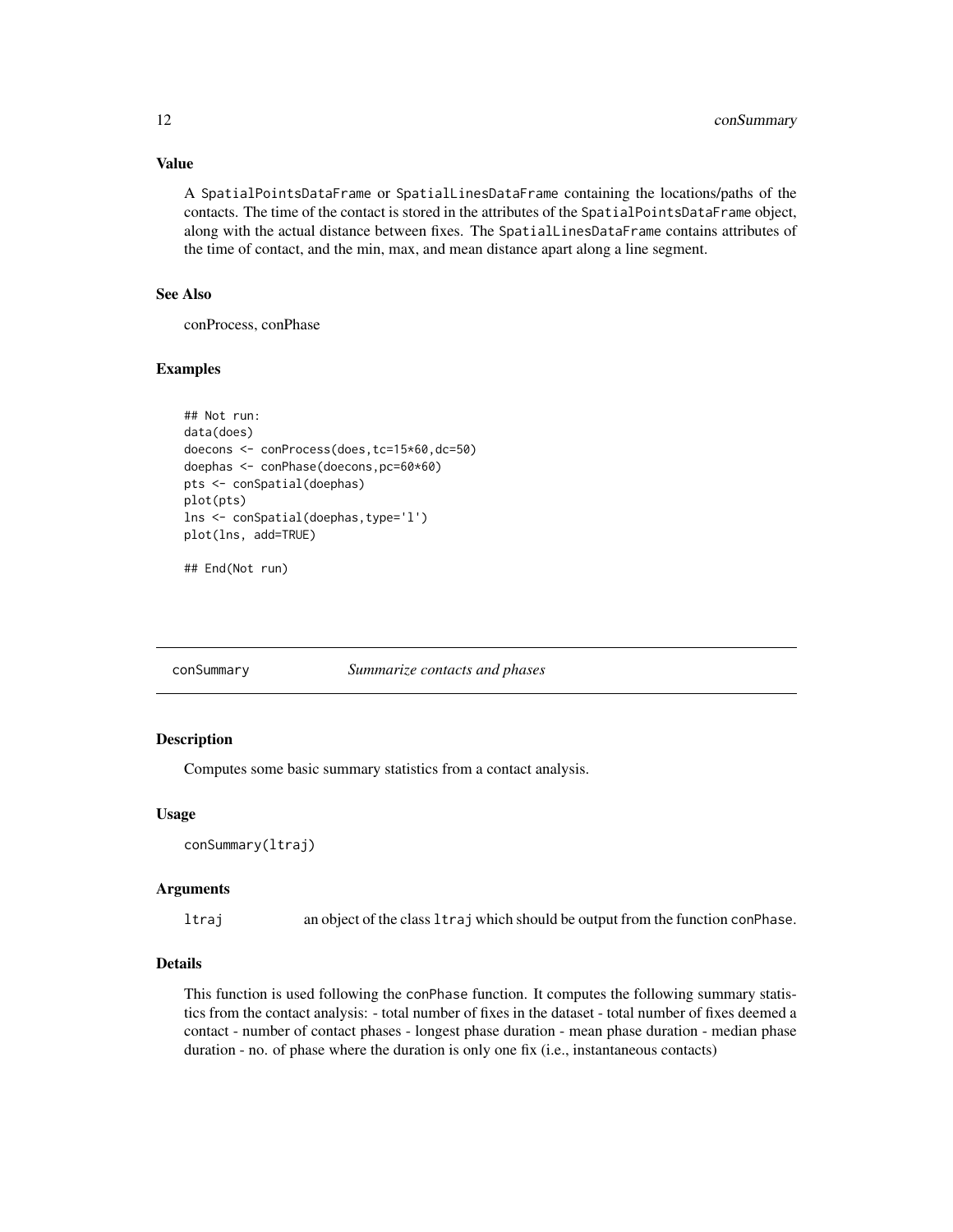# <span id="page-12-0"></span>conTemporal 13

# Value

A dataframe that can be used to summarize contact phases.

# See Also

conPhase

# Examples

```
## Not run:
data(does)
doecons <- conProcess(does,tc=15*60,dc=50)
doephas <- conPhase(doecons,pc=60*60)
conSummary(doephas)
```
## End(Not run)

conTemporal *conTemporal*

## Description

Create a summary dataframe of the timing and and duration of contact phases.

### Usage

```
conTemporal(traj, units = "auto")
```
# Arguments

| traj  | an object of the class 1 traj which is output from the function con Phase. |
|-------|----------------------------------------------------------------------------|
| units | units of duration e.g., 'mins' (see difftime).                             |

# Details

This function is used to calculate the start and end times of contact phases, and their duration following use of the conPhase function.

## Value

A data frame, with the time and duration attributes associated with contact phases.

## See Also

conPhase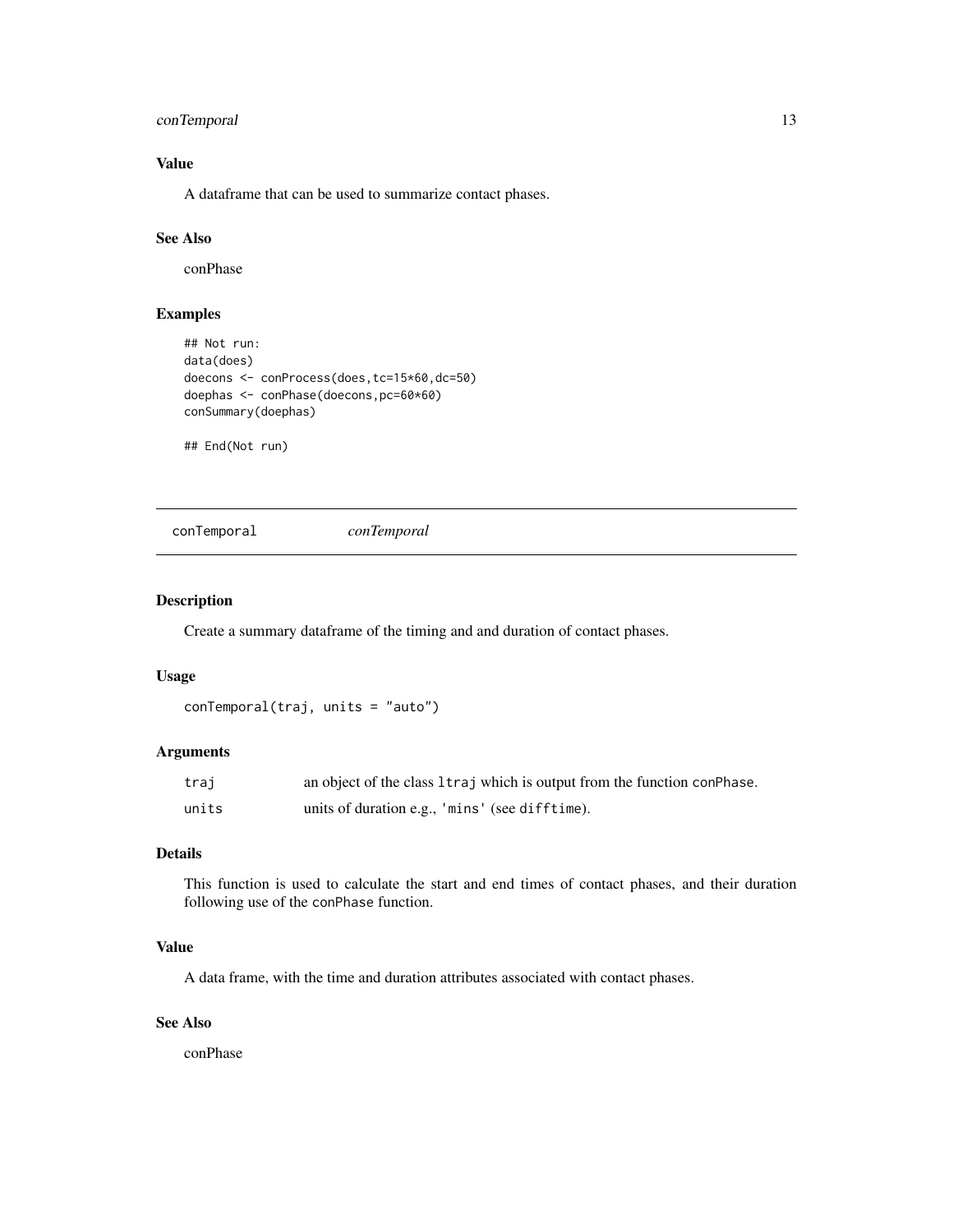<span id="page-13-0"></span>

#### Examples

```
## Not run:
data(does)
doecons <- conProcess(does,tc=15*60,dc=50)
doephas <- conPhase(doecons,pc=60*60)
conTemporal(doephas)
## End(Not run)
```
#### Cr *Movement Correlation Coefficient*

#### Description

The function Cr computes the correlation statistic for movement data as presented in the paper by Shirabe (2006). The statistic is essentially a Pearson product-moment correlation statistic formulated for use with movement data.

### Usage

 $Cr(traj1, traj2, tc = 0)$ 

# Arguments

| traj1 | an object of the class 1 traj which contains the time-stamped movement fixes<br>of the first object. Note this object must be a type II Itraj object. For more |
|-------|----------------------------------------------------------------------------------------------------------------------------------------------------------------|
|       | information on objects of this type see help(ltraj).                                                                                                           |
| traj2 | same as traj1.                                                                                                                                                 |
| tc    | time threshold for determining simultaneous fixes – see function: GetSimultaneous.                                                                             |

# Details

The function Cr can be used to measure the level of dynamic interaction (termed correlation) between a pair of simultaneously moving objects. The statistic is sensitive to interaction in both movement direction (azimuth) and displacement, but is unable to disentangle the effects of these components.

# Value

This function returns the Shirabe (2006) correlation statistic for two moving objects.

### References

Shirabe, T. 2006. Correlation analysis of discrete motions. In: Raubal, M., Miller, HJ, Frank, AU, and Goodchild, M. eds. GIScience 2006, LNCS 4197. Berlin: Springer-Verlag; 370-382.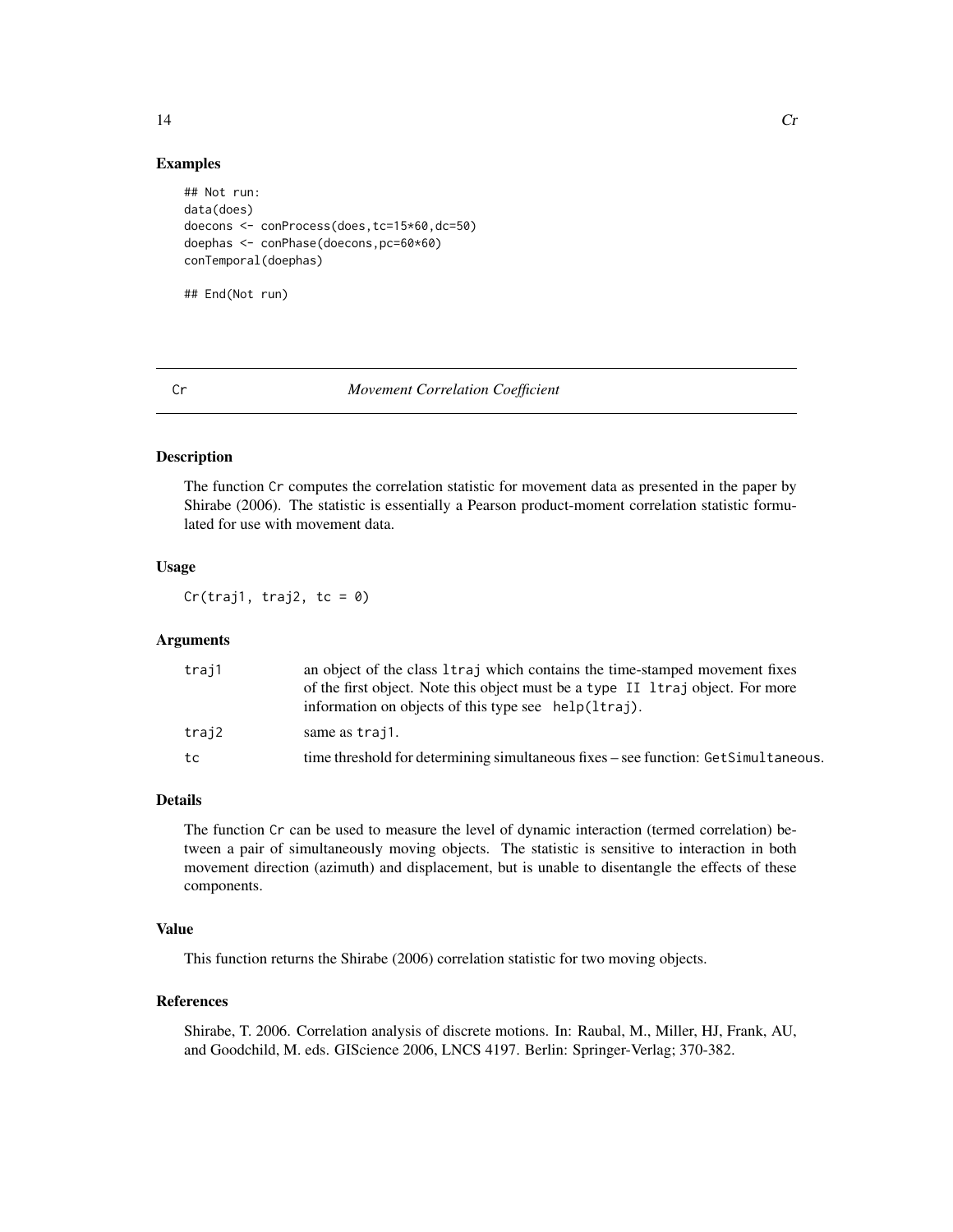# <span id="page-14-0"></span>See Also

GetSimultaneous, DI

#### Examples

```
data(deer)
deer37 <- deer[1]
deer38 <- deer[2]
#tc = 7.5 minutes
Cr(deer37, deer38, tc = 7.5*60)
```
Cs *Coefficient of Sociality*

#### Description

The function Cs computes the coefficient of sociality between two moving objects following the methods outlined by Kenward et al. (1993). It also uses a signed Wilcoxon-rank test to test for significance.

#### Usage

Cs(traj1, traj2, tc =  $0$ )

# Arguments

| traj1 | an object of the class 1 traj which contains the time-stamped movement fixes<br>of the first object. Note this object must be a type II 1 traj object. For more |
|-------|-----------------------------------------------------------------------------------------------------------------------------------------------------------------|
|       | information on objects of this type see help(ltraj).                                                                                                            |
| trai2 | same as traj1.                                                                                                                                                  |
| tc    | time threshold for determining simultaneous fixes – see function: GetSimultaneous.                                                                              |

# Details

This function can be used to calculate the Kenward et al. (1993) coefficient of sociality (Cs) between two animals. The Cs statistic tests the observed mean distance between simultaneous fixes against that expected by the overall distribution of distances between all fixes.

$$
Cs = \frac{D_E - D_O}{D_O + D_E}
$$

Where  $D<sub>O</sub>$  is the mean observed distance between simultaneous fixes, and  $D<sub>E</sub>$  is the mean expected distance between all fixes. Kenward et al. (1993) propose Cs as a useful metric for exploring attraction or avoidance behaviour. Values for Cs closer to 1 indicate attraction, while values for Cs closer to -1 indicate avoidance. Values of Cs near 0 indicate that the two animals' movements have no influence on one another.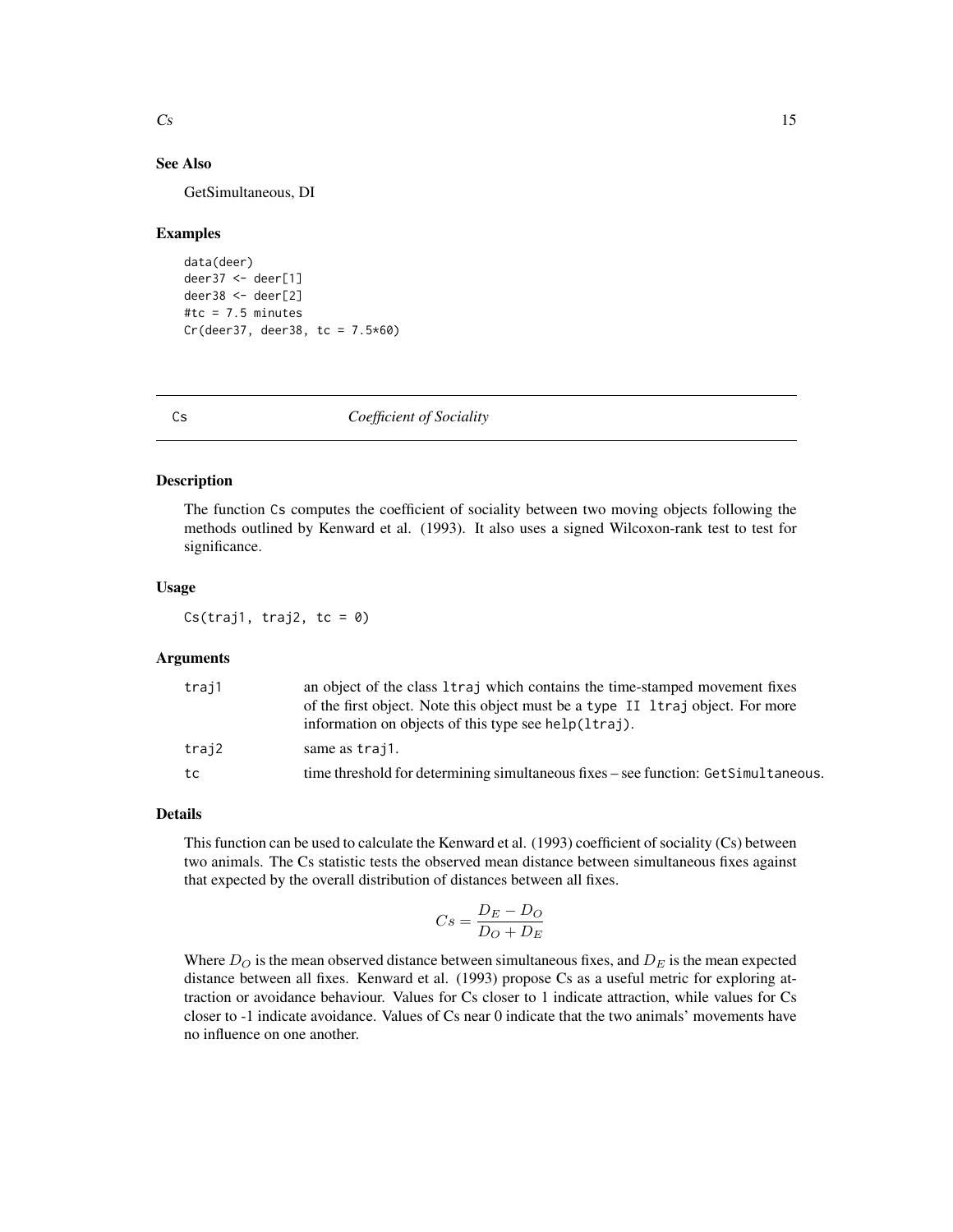<span id="page-15-0"></span>Further, the difference between the observed and expected distances are compared using a paired signed-rank test (both one-sided tests, indicative of attraction or avoidance). See the function GetSimultaneous for details on how simultaneous fixes are determined from two trajectories.

#### Value

This function returns a list of objects representing the calculated values from the Cs statistic and associated *p*-values from the signed rank test.

- Do The mean distance of simultaneous fixes.
- De The mean expected distance, from all fixes.
- Cs The coefficient of sociality, see Details.
- p.Attract One sided *p*-value from signed rank test, testing for attraction.
- p.Avoid One sided *p*-value from signed rank test, testing for avoidance.

#### References

Kenward, R.E., Marcstrom, V. and Karlbom, M. (1993) Post-nestling behaviour in goshawks, *Accipiter gentilis: II*. Sex differences in sociality and nest-switching. *Animal Behaviour*. 46, 371–378.

#### See Also

GetSimultaneous

# Examples

```
data(deer)
deer37 <- deer[1]
deer38 <- deer[2]
#tc = 7.5 minutes
Cs(deer37, deer38, tc = 7.5*60)
```
dcPlot *Contact distance plot*

## **Description**

This function is an exploratory tool to examine the pairwise distances between individuals within a large telemetry dataset.

#### Usage

```
dcPlot(mtraj1, mtraj2, tc = 0, idcol1 = "burst", idcol2,histplot = TRUE, dmax)
```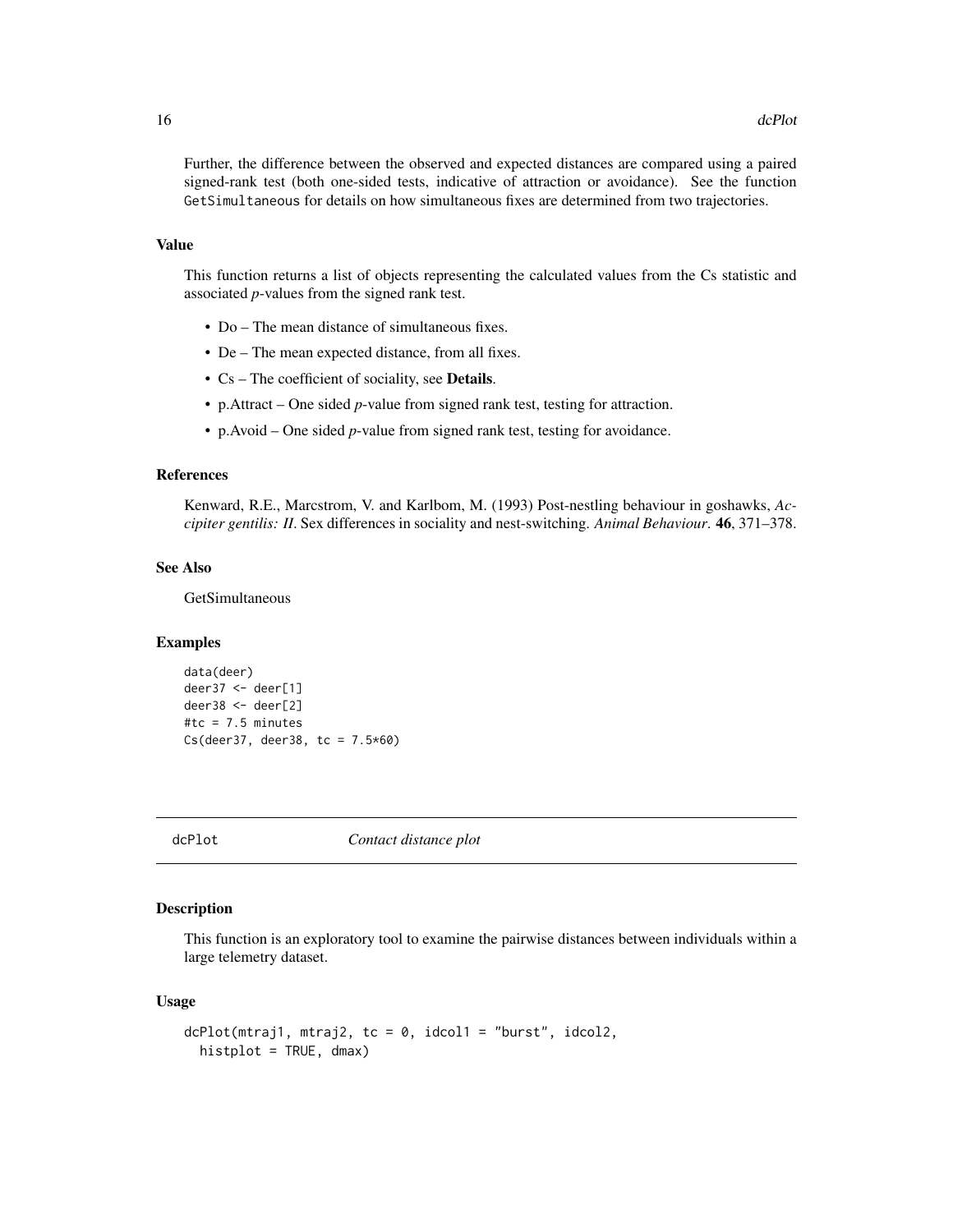#### dcPlot the contract of the contract of the contract of the contract of the contract of the contract of the contract of the contract of the contract of the contract of the contract of the contract of the contract of the con

#### Arguments

| mtraj1   | an object of the class 1traj which contains the time-stamped movement fixes<br>of the first group of individuals. Each individual should be stored with a unique<br>'id'. (see ?as.ltraj)                                                               |
|----------|---------------------------------------------------------------------------------------------------------------------------------------------------------------------------------------------------------------------------------------------------------|
| mtraj2   | (optional) same as mtraj1, but for the second group of individuals.                                                                                                                                                                                     |
| tc       | time threshold for determining simultaneous fixes – see function: GetSimultaneous.                                                                                                                                                                      |
| idcol1   | column id associated with IDs of the first group of individuals, default is the<br>'burst'.                                                                                                                                                             |
| idcol2   | (optional) column id associated with IDs of the second group of individuals.                                                                                                                                                                            |
| histplot | (logical) whether to output a histogram, along with a list of the natural breaks in<br>the histogram (histplot $=$ TRUE) or the data frame of all paired distances used<br>to construct the histogram (histplot=FALSE) to be used for further analysis. |
| dmax     | (optional) distance value to 'cut-off' the distance histogram.                                                                                                                                                                                          |

# Details

The dcPlot function can be used to study the frequency distribution of pairwise distances between individual in a large telemetry dataset. It can be applied to a single group (if mtraj2 is ignored) or two-groups of individuals. The code attempts to find natural breaks (local minima) in the frequency histogram using an approach based on the peaks function attributed to B. Ripley (see [https://](https://stackoverflow.com/questions/6324354/add-a-curve-that-fits-the-peaks-from-a-plot-in-r) [stackoverflow.com/questions/6324354/add-a-curve-that-fits-the-peaks-from-a-plot-in-r](https://stackoverflow.com/questions/6324354/add-a-curve-that-fits-the-peaks-from-a-plot-in-r) ). This tool is meant to be used for exploratory data analysis.

# Value

If histplot = TRUE a list of the natural breaks (local minima) identified from the frequency histogram and a plot of the frequency histogram. If histplot = FALSE a dataframe containing all the pairwise and simultaneous distances between all individuals in the trajectory dataset.

# See Also

GetSimultaneous, conProcess, Prox, Don, IAB

#### Examples

```
## Not run:
data(does)
dcPlot(does,tc=15*60,dmax=1000)
```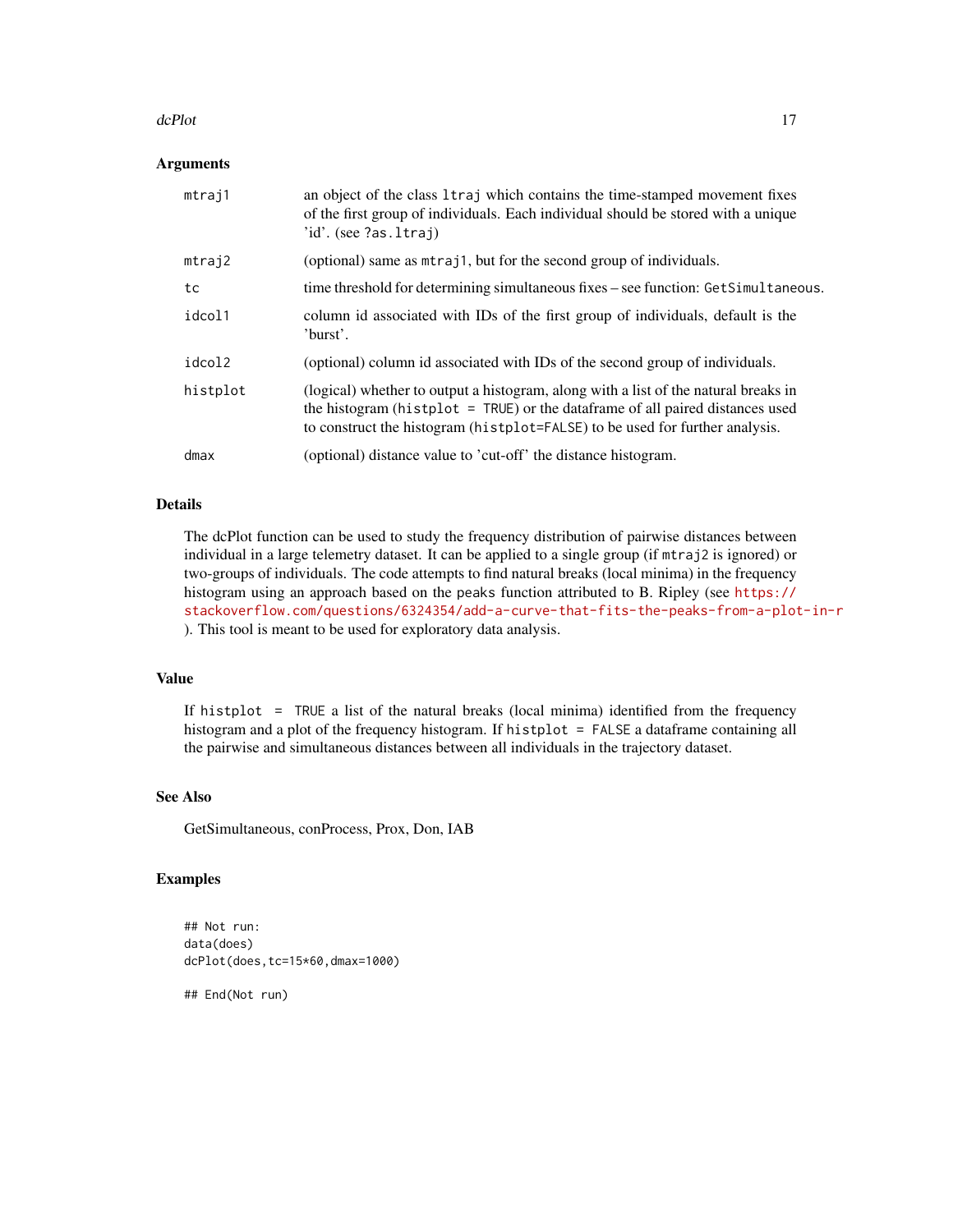<span id="page-17-0"></span>GPS telemetry data for two male deer during a one-week period in March 2005. The two deer form a male bachelor group, making them an interesting case study for studying dynamic interaction patterns. The data are a subset of the data used as a case study in Long *et al.* (2014).

#### Format

An ltraj object with two bursts, representing the two different individual deer:

- Deer no. 37 containing 551 fixes.
- Deer no. 38 containing 567 fixes.

#### Details

The deer data are stored as a single 'ltraj' object; two bursts contain the fixes for two individuals (deer37 and deer 38). GPS fixes were attempted at a regular sampling frequency of 15 minutes. For more information on these data how the deer data was collected or for citation please see the papers Webb *et al.* (2009, 2010).

#### References

Long, J.A., Nelson, T.A., Webb, S.L., Gee, K.L. (2014) A critical examination of indices of dynamic interaction for wildlife telemetry studies. *Journal of Animal Ecology*, 83: 1216-1233.

Webb, S.L., Gee, K.L., Demarais, S., Strickland, B.K., DeYoung, R.W. (2009) Efficacy of a 15 strand high-tensile electric fence to control white-tailed deer movements. *Wildlife Biology in Practice*, 5, 45-57.

Webb, S.L., Gee, K.L., Strickland, B.K., Demarais, S., DeYoung, R.W. (2010) Measuring finescale white-tailed deer movements and environmental influences using GPS collars. *International Journal of Ecology*, 2010, 1-12.

```
data(deer)
deer37 <- deer[1]
deer38 <- deer[2]
plot(deer37)
plot(deer38)
```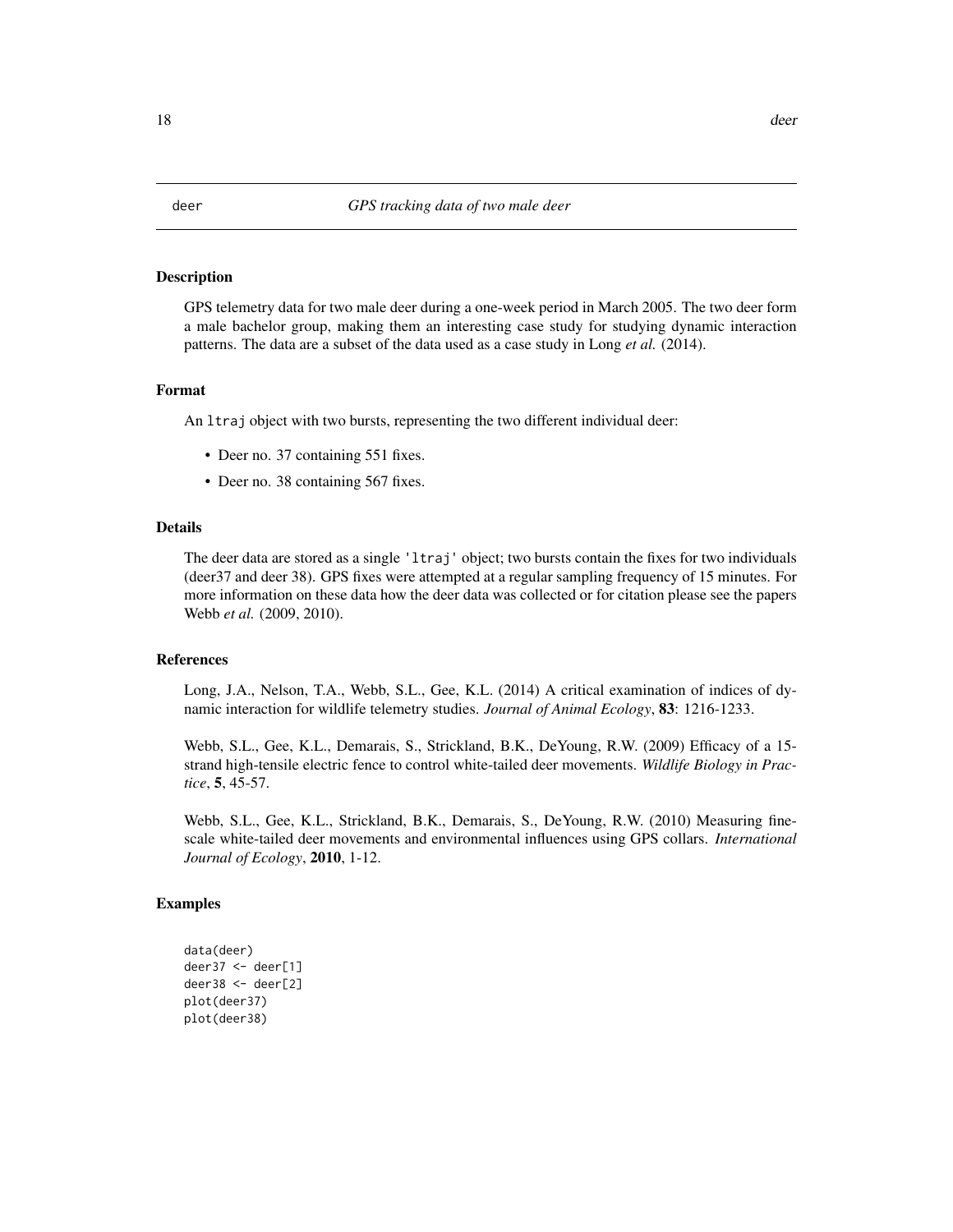<span id="page-18-0"></span>The function DI measures dynamic interaction between two moving objects. It calculates the local level di statistic for movement displacement, direction, and overall. DI can compute time- and/or distance-based weighting schemes following Long and Nelson (2013).

#### Usage

```
DI(traj1, traj2, tc = 0, local = FALSE, rand = 99, alpha = 1)
```
### Arguments

| traj1 | an object of the class 1 traj which contains the time-stamped movement fixes<br>of the first object. Note this object must be a type II traj object. For more<br>information on objects of this type see help(ltraj).                                                                    |
|-------|------------------------------------------------------------------------------------------------------------------------------------------------------------------------------------------------------------------------------------------------------------------------------------------|
| traj2 | same as traj1.                                                                                                                                                                                                                                                                           |
| tc    | time threshold for determining simultaneous fixes – see function: GetSimultaneous.                                                                                                                                                                                                       |
| local | logical value indicating whether a data frame ( $local = TRUE$ ) containing the<br>IAB index for each simultaneous fix should be returned (with a local permu-<br>tation test), or (if $local = FALSE$ - the default) the global index along with<br>associated global permutation test. |
| rand  | number of permutations to use in the local permutation test.                                                                                                                                                                                                                             |
| alpha | value for the $\alpha$ parameter in the formula for $di_d$ (default = 1).                                                                                                                                                                                                                |
|       |                                                                                                                                                                                                                                                                                          |

#### Details

This function can be used for calculating the dynamic interaction (DI) statistic as described in Long and Nelson (2013). The DI statistic can be used to measure the local level of dynamic interaction between two moving objects. Specifically, it measures dynamic interaction in movement direction and displacement.

#### Value

If local=FALSE (the default) DI returns the numeric value of the DI index (along with  $DI_{theta}$  and  $DI<sub>d</sub>$ ), and the associated p-value from a permutation test (see IAB). If local=TRUE DI returns a dataframe that contains the localized di values (see Long and Nelson 2013). The columns for di, di.theta, and di.d represent dynamic interaction overall, in direction (azimuth), and in displacement, respectively for each segment. A localized p-value for a one sided test for positive interaction (and z-score) is computed based on rand permutations of the segments. The pkey columns can be used to match the simultaneous segments to the original trajectory (see IAB).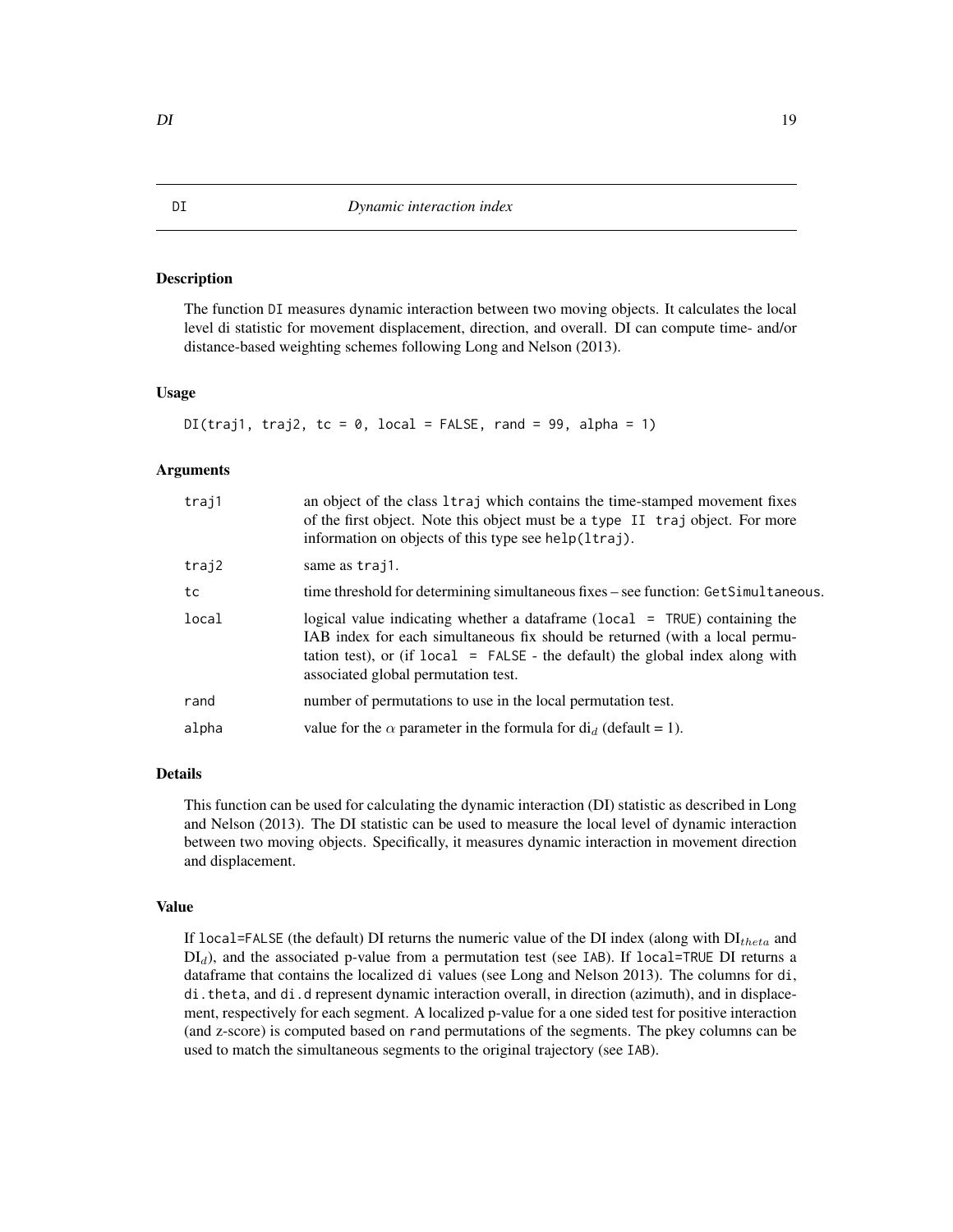# <span id="page-19-0"></span>References

Long, J.A., Nelson, T.A. 2013. Measuring dynamic interaction in movement data. *Transactions in GIS*. 17(1): 62-77.

# See Also

GetSimultaneous, Cr, IAB

#### Examples

```
data(deer)
deer37 <- deer[1]
deer38 <- deer[2]
#tc = 7.5 minutes
DI(deer37, deer38, tc = 7.5*60)
df \leq DI(deer37, deer38, tc = 7.5*60, local = TRUE)
```
#### does *GPS tracking data of female white-tailed deer*

#### Description

GPS telemetry data for 8 does during month of May in 2011.

#### Format

An ltraj object with where bursts represent different individual deer.

# Details

The doe data are stored as a single 'ltraj' object; each burst represents an individual.

# Examples

data(does) plot(does)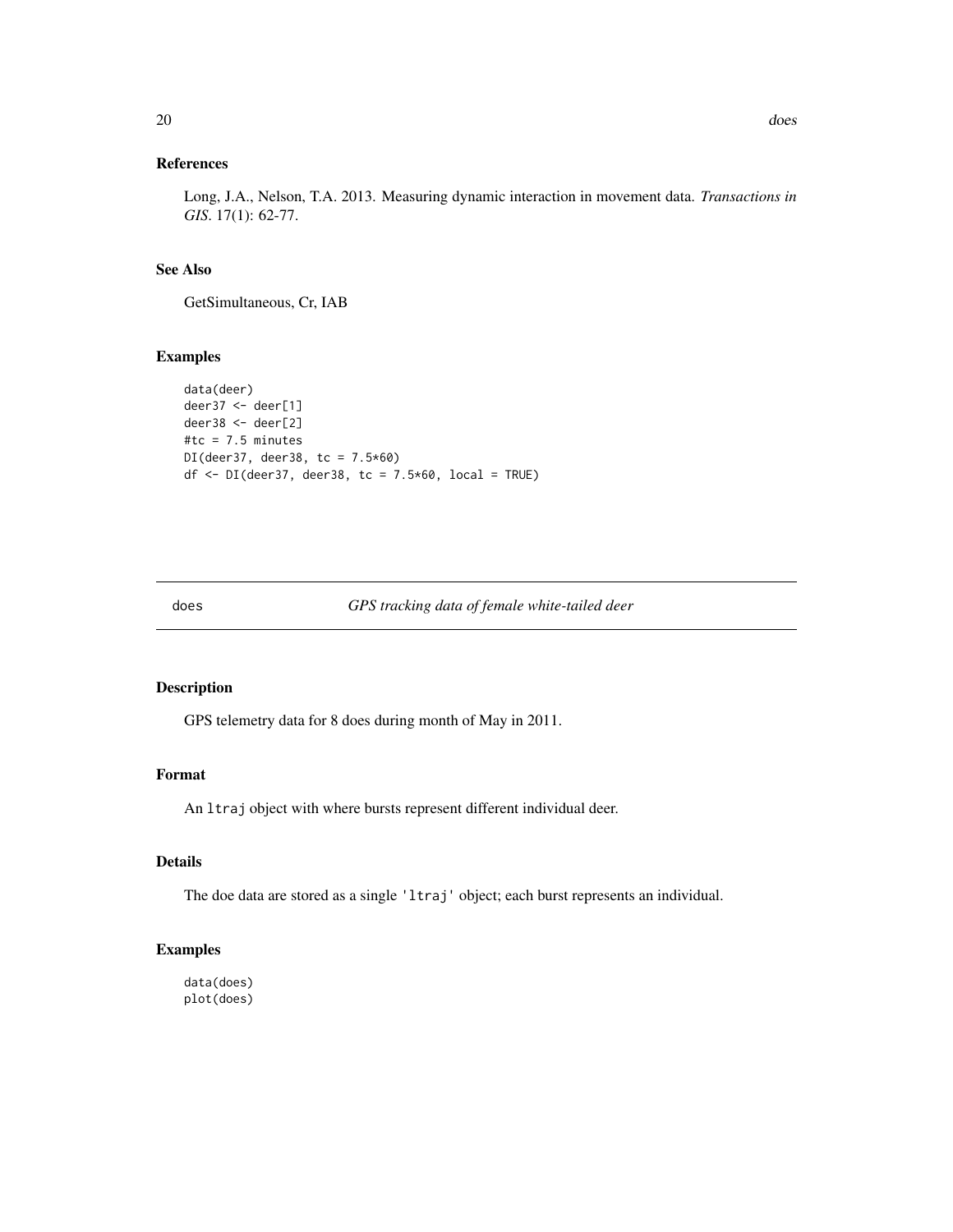<span id="page-20-0"></span>The function Don measures the dynamic interaction between two moving objects following the methods outlined by Doncaster (1990).

# Usage

Don(traj1, traj2, tc =  $0$ , dc =  $50$ , plot = TRUE)

#### Arguments

| traj1 | an object of the class 1traj which contains the time-stamped movement fixes<br>of the first object. Note this object must be a type II 1 traj object. For more<br>information on objects of this type see help(ltraj). |
|-------|------------------------------------------------------------------------------------------------------------------------------------------------------------------------------------------------------------------------|
| traj2 | same as trajl.                                                                                                                                                                                                         |
| tc    | time threshold for determining simultaneous fixes – see function: GetSimultaneous.                                                                                                                                     |
| dc    | distance tolerance limit (in appropriate units) for defining when two fixes are<br>spatially together.                                                                                                                 |
| plot  | logical, whether or not to plot the Doncaster plot. Default = TRUE.                                                                                                                                                    |

#### Details

This function can be used to compute the Doncaster (1990) methods for measuring dynamic interaction between two objects. The Doncaster method tests the proportion of simultaneous fixes that are below dc against that which would be expected based on the distribution of distances between all fixes.

#### Value

This function first returns a plot, for distance values ranging from 0 to the maximum distance separating two fixes, of the observed proportion of simultaneous fixes below each distance value. The expected values based on all fixes are also included. Second, a list is returned that contains the contingency table of simultaneous fixes (paired) and non-paired fixes below and above dc, along with the associated *p*-value from the Chi-squared test.

- conTable contingency table showing frequency of paired and non-paired fixes above and below dc.
- p.value *p*-value from the Chi-squared test of conTable.

#### References

Doncaster, C.P. (1992) Non-parametric estimates of interaction from radio-tracking data. *Journal of Theoretical Biology*, 143: 431-443.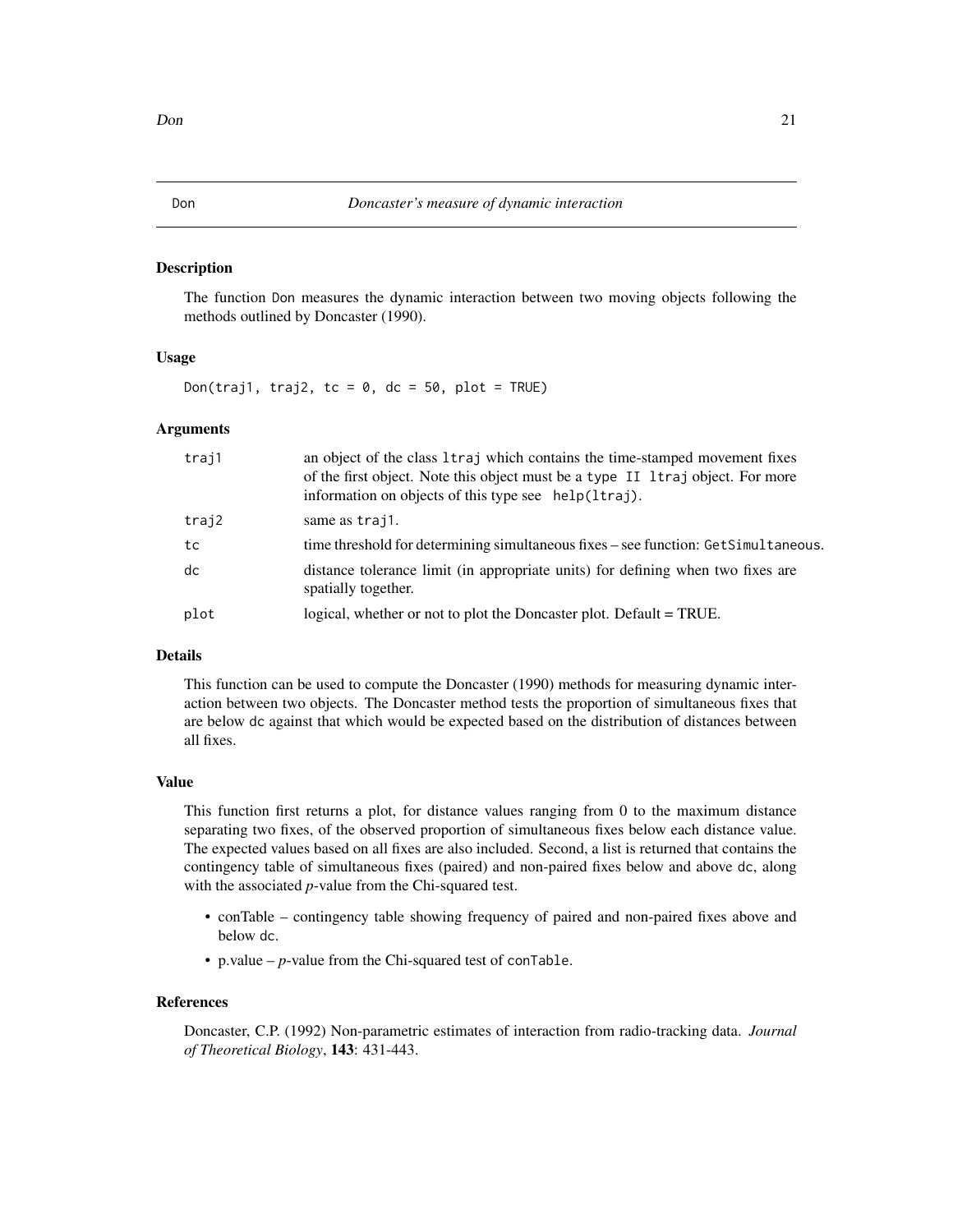# See Also

GetSimultaneous

#### Examples

```
data(deer)
deer37 <- deer[1]
deer38 <- deer[2]
#tc = 7.5 minutes, dc = 50 meters
Don(deer37, deer38, tc = 7.5*60, dc = 50)
```
FilterTraj *Filter trajectory based on conditions*

# Description

The function FilterTraj is a function for extracting portions of a trajectory based on some filter criteria.

#### Usage

FilterTraj(traj, type = "attribute", filter = NA)

# Arguments

| traj   | an object of the class 1 traj which contains the time-stamped movement fixes                                                     |
|--------|----------------------------------------------------------------------------------------------------------------------------------|
|        | of the object. Note this object must be a type II Itraj object. For more<br>information on objects of this type see help(ltraj). |
| type   | The type of filter to apply (one of 'attribute','spatial','temporal','tod').                                                     |
| filter | The filter criteria (see details).                                                                                               |

# Details

The function FilterTraj can be used to extract a portion of a trajectory based on a spatial area (i.e., a SpatialPolygons object) or based on temporal criteria (such as time-of-day or a temporal window) or based on attributes of the trajectory. In the case of attribute filtering, the criteria can be any of the default attributes of an ltraj object, or based on additional attributes stored alongside the trajectory. The filter parameter is a flexible way to define the criteria for filtering. The filter object can be one of:

- SpatialPolygons\* objects for spatial filtering;

- POSIX class objects (list of length=2) for filtering based on some temporal window (see examples);

- character object (list of length=2) for filtering based on time-of-day (see examples);

- character object containing the attribute filter criteria as a logical expression (see examples and ?subset).

NOTE: When using FilterTraj be very careful about using the output ltraj object in further

<span id="page-21-0"></span>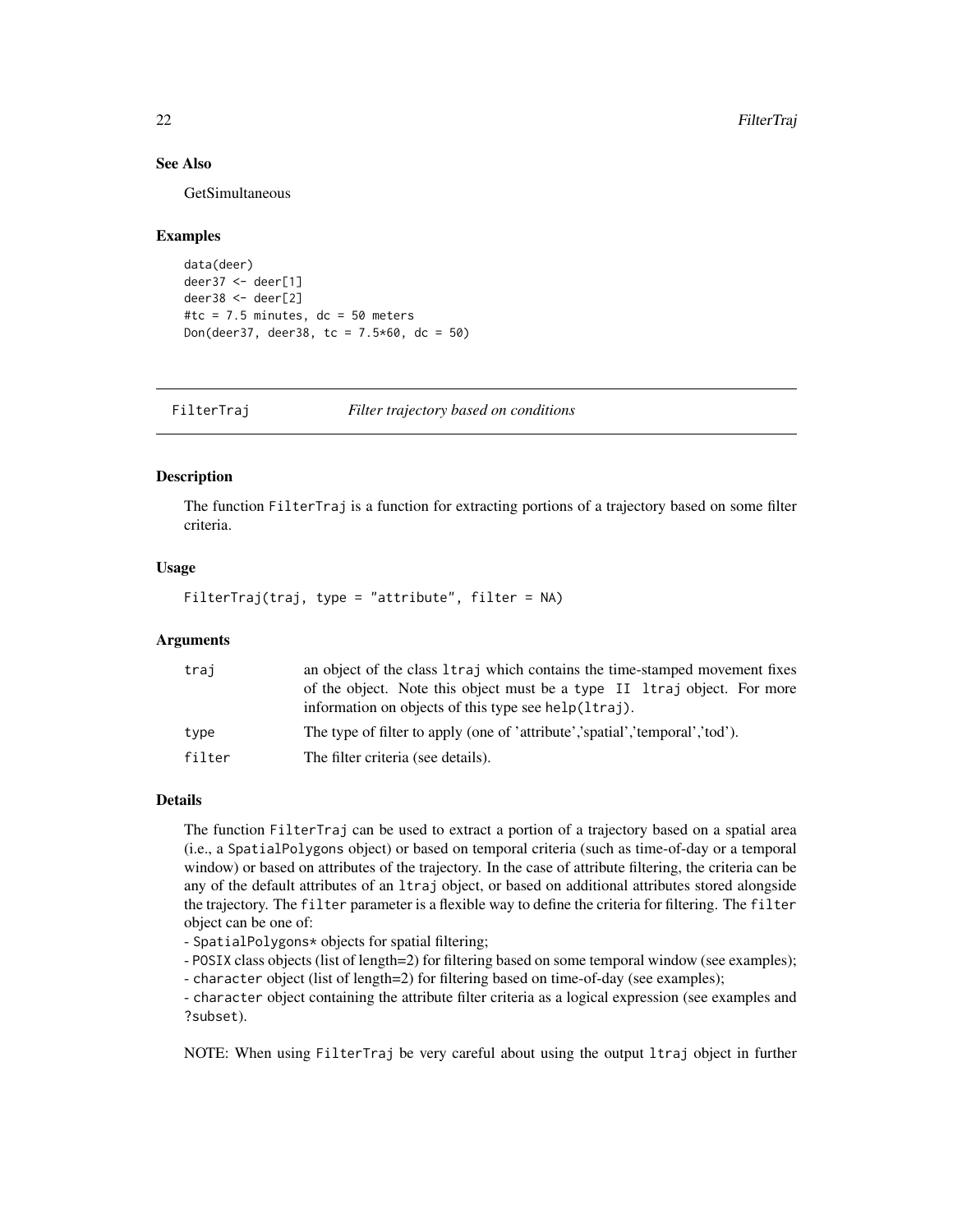#### FilterTraj 23

analysis. When a new 1traj object is created, all the movement parameters  $(e.g., dist, dt)$  are recalculated and thus not necessarily valid. Therefore, subsequent analysis should ideally focus only on the raw fix information (i.e., x, y, date).

# Value

A ltraj object with only those fixes satisfying the filter criteria.

# See Also

**GetTO** 

```
data(deer)
deer37 <- deer[1]
deer38 <- deer[2]
#Spatial Filter
#----NOT RUN----
## Not run:
library(adhabitatHR)
oz <- mcp(SpatialPoints(cbind(ld(deer38)$x,ld(deer38)$y)))
x <- FilterTraj(deer37,type='spatial',filter=oz)
## End(Not run)
#
#---------------
#Temporal Filter
t1 <- as.POSIXct(strptime('2005-03-09 00:00:00', format= '%Y-%m-%d %H:%M:%S'))
t2 <- as.POSIXct(strptime('2005-03-11 00:00:00', format= '%Y-%m-%d %H:%M:%S'))
twin \leq c(t1, t2)x <- FilterTraj(deer37,type='temporal',filter=twin)
#tod Filter
tod <- c('06:00:00', '10:00:00')
x <- FilterTraj(deer37,type='tod',filter=tod)
#attribute Filter
q <- 'dist > 100'
x <- FilterTraj(deer37,type='attribute',filter=q)
q <- 'dist > 100 & rel.angle < 1'
x <- FilterTraj(deer37,type='attribute',filter=q)
```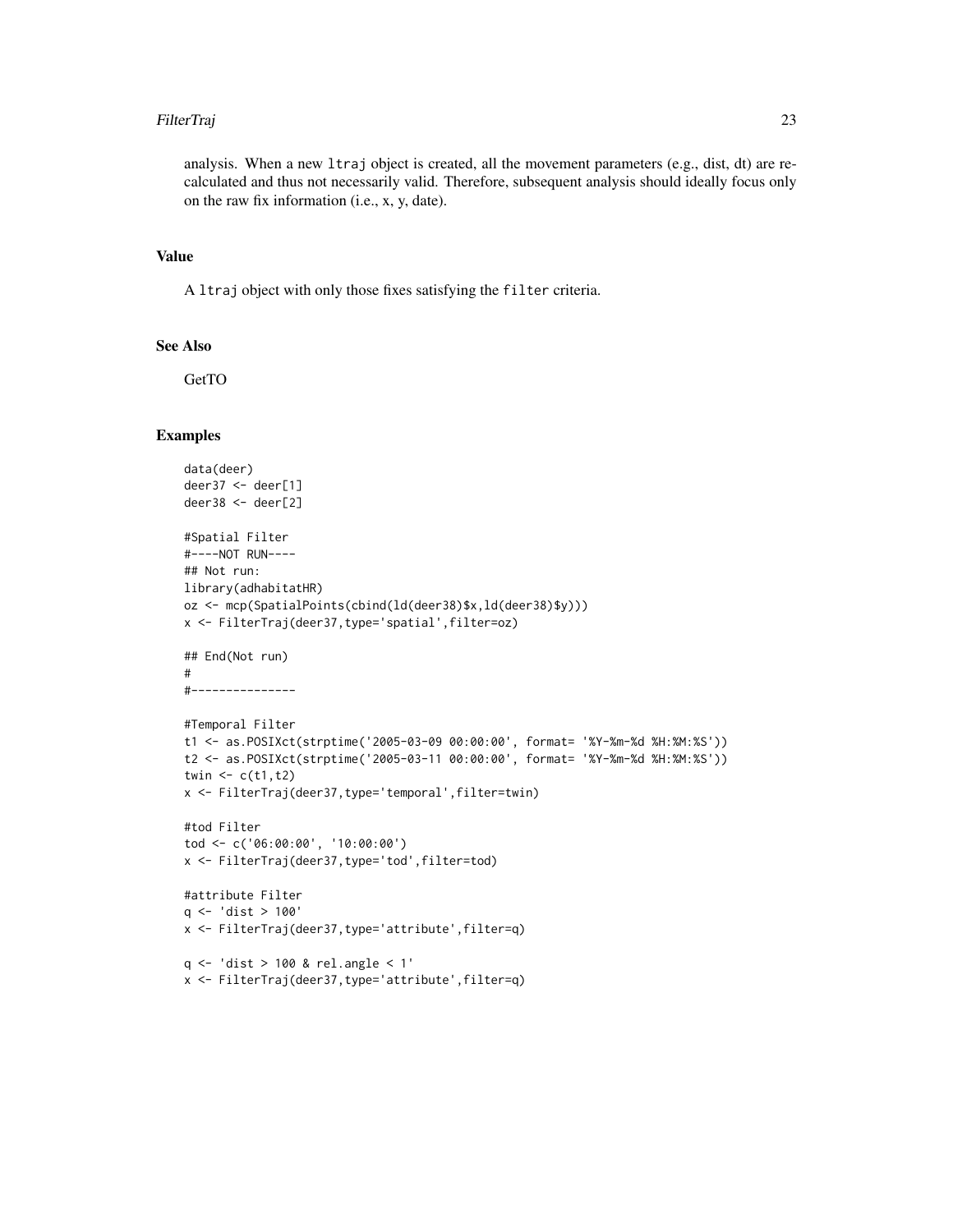<span id="page-23-0"></span>

The function GetSimultaneous identifies and extracts simultaneous fixes, within a given tolerance limit, between two movement datasets.

#### Usage

GetSimultaneous(traj1, traj2, tc = 0)

# Arguments

| traj1 | an object of the class 1traj which contains the time-stamped movement fixes<br>of the first object. Note this object must be a type II 1 traj object. For more |
|-------|----------------------------------------------------------------------------------------------------------------------------------------------------------------|
|       | information on objects of this type see help(ltraj).                                                                                                           |
| traj2 | same as trajl.                                                                                                                                                 |
| tc    | time threshold for determining simultaneous fixes. For simplicity, to is always<br>taken in seconds.                                                           |

## Details

This function is used to determine the simultaneous fixes between two movement datasets facilitating further analysis.

# Value

A single ltraj object containing two bursts, representing the two original ltraj objects, each containing only those fixes that are deemed simultaneous.

#### See Also

**GetTO** 

```
data(deer)
deer37 <- deer[1]
deer38 <- deer[2]
#tc = 7.5 minutes
trajs <- GetSimultaneous(deer37, deer38, tc = 7.5*60)
deer37 <- trajs[1]
deer38 <- trajs[2]
```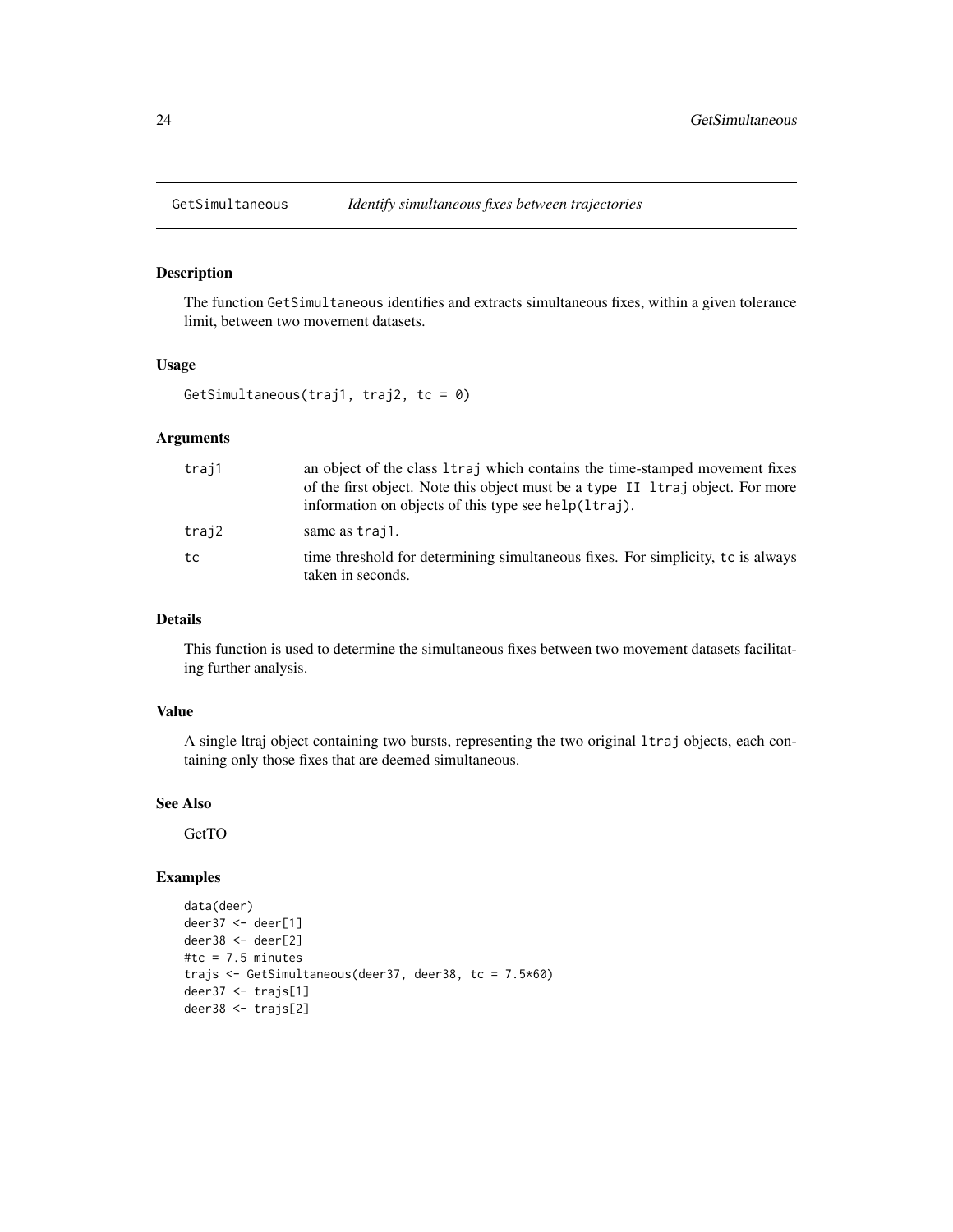<span id="page-24-0"></span>

The function GetTemporalOverlap identifies and extracts parts of a trajectory that overlap in time with another trajectory.

# Usage

GetTO(traj1, traj2, tc =  $0$ )

# Arguments

| traj1 | an object of the class 1 traj which contains the time-stamped movement fixes<br>of the first object. Note this object must be a type II 1 traj object. For more<br>information on objects of this type see help(ltraj). |
|-------|-------------------------------------------------------------------------------------------------------------------------------------------------------------------------------------------------------------------------|
| traj2 | same as traj1.                                                                                                                                                                                                          |
| tc    | time threshold for considering if fixes are in the overlap period.                                                                                                                                                      |

# Details

This function is used to determine the fixes that overlap in time between two trajectories.

# Value

A single ltraj object containing two bursts, representing the two original ltraj objects, each containing only those fixes that are overlap in time.

# See Also

checkTO

```
data(deer)
deer37 <- deer[1]
deer38 <- deer[2]
trajs <- GetTO(deer37, deer38)
deer37 <- trajs[1]
deer38 <- trajs[2]
```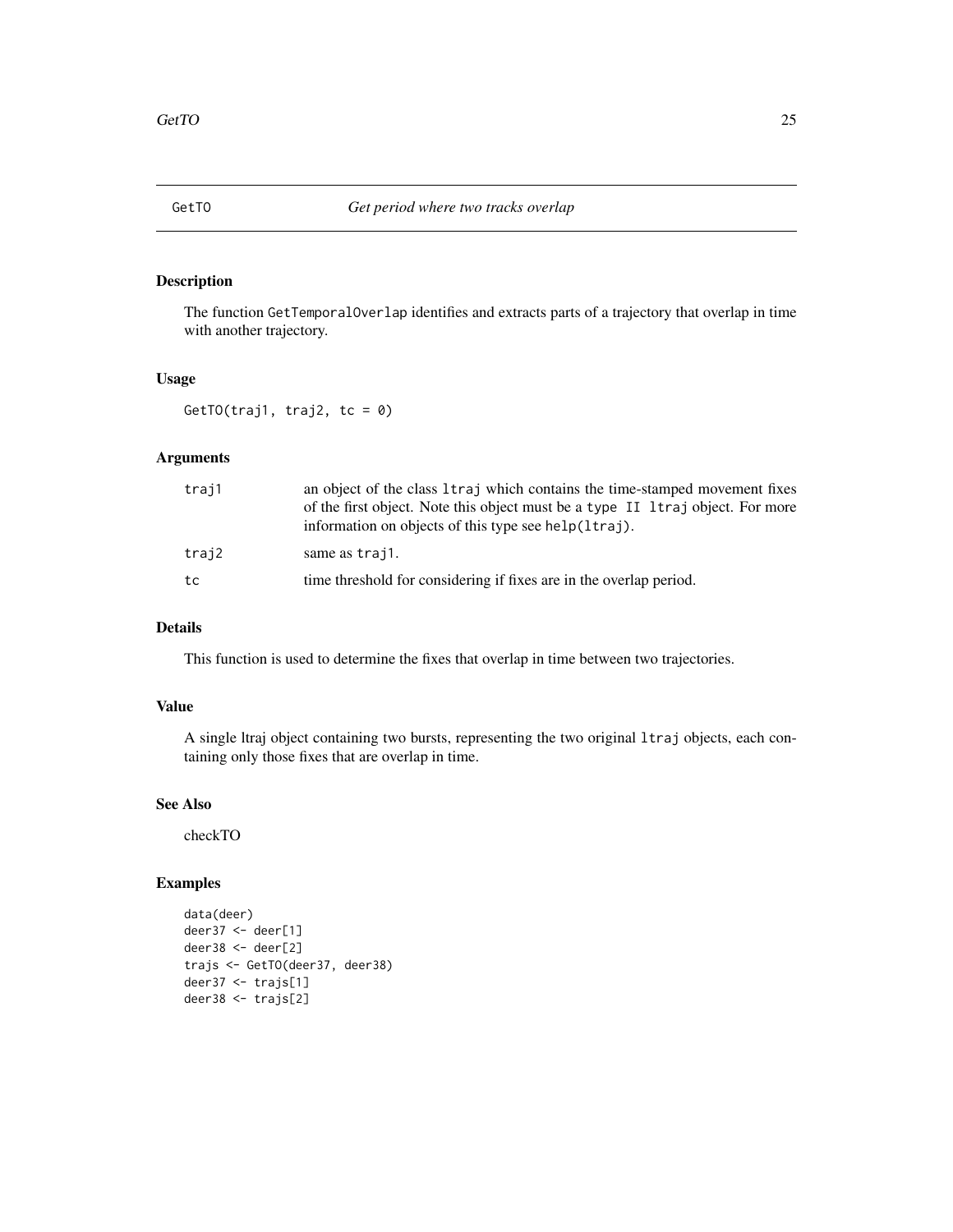<span id="page-25-0"></span>This function computes the Half-weight Association Index for examining the presence of dynamic interaction in wildlife telemetry studies. This implementation follows that outlined in the paper Atwood and Weeks (2003).

#### Usage

HAI(traj1, traj2,  $0Z$ , tc = 0, dc = 50)

#### **Arguments**

| traj1 | an object of the class 1 traj which contains the time-stamped movement fixes<br>of the first object. Note this object must be a type II ltraj object. For more<br>information on objects of this type see help(ltraj). |
|-------|------------------------------------------------------------------------------------------------------------------------------------------------------------------------------------------------------------------------|
| traj2 | same as trajl.                                                                                                                                                                                                         |
| 0Z    | spatial polygon associated with the home range (or some other form of) spatial<br>overlap between traj1 and traj2. Required to be an object that coerces to class<br>SpatialPolygons.                                  |
| tc    | time threshold for determining simultaneous fixes – see function: GetSimultaneous.                                                                                                                                     |
| dc    | distance tolerance limit (in appropriate units) for defining when two fixes are<br>spatially together.                                                                                                                 |

# Details

This function can be used to test for the presence of dynamic interaction within the shared area (often termed the overlap zone) of the two animals home ranges. Specifically, HAI is calculated in identical fashion to that for Ca, but considers only those fixes in the shared area. Typically, the overlap zone (OZ) is easily obtained by taking the spatial intersection of two polygon home ranges.

#### Value

This function returns the numeric value of the HAI statistic. Values near 1 indicate attraction within the shared home range area, while values near 0 indicate avoidance within this shared area.

# References

Atwood, T.C. and Weeks Jr., H.P. (2003) Spatial home-range overlap and temporal interaction in eastern coyotes: The influence of pair types and fragmentation. *Canadian Journal of Zoology*, 81: 1589-1597.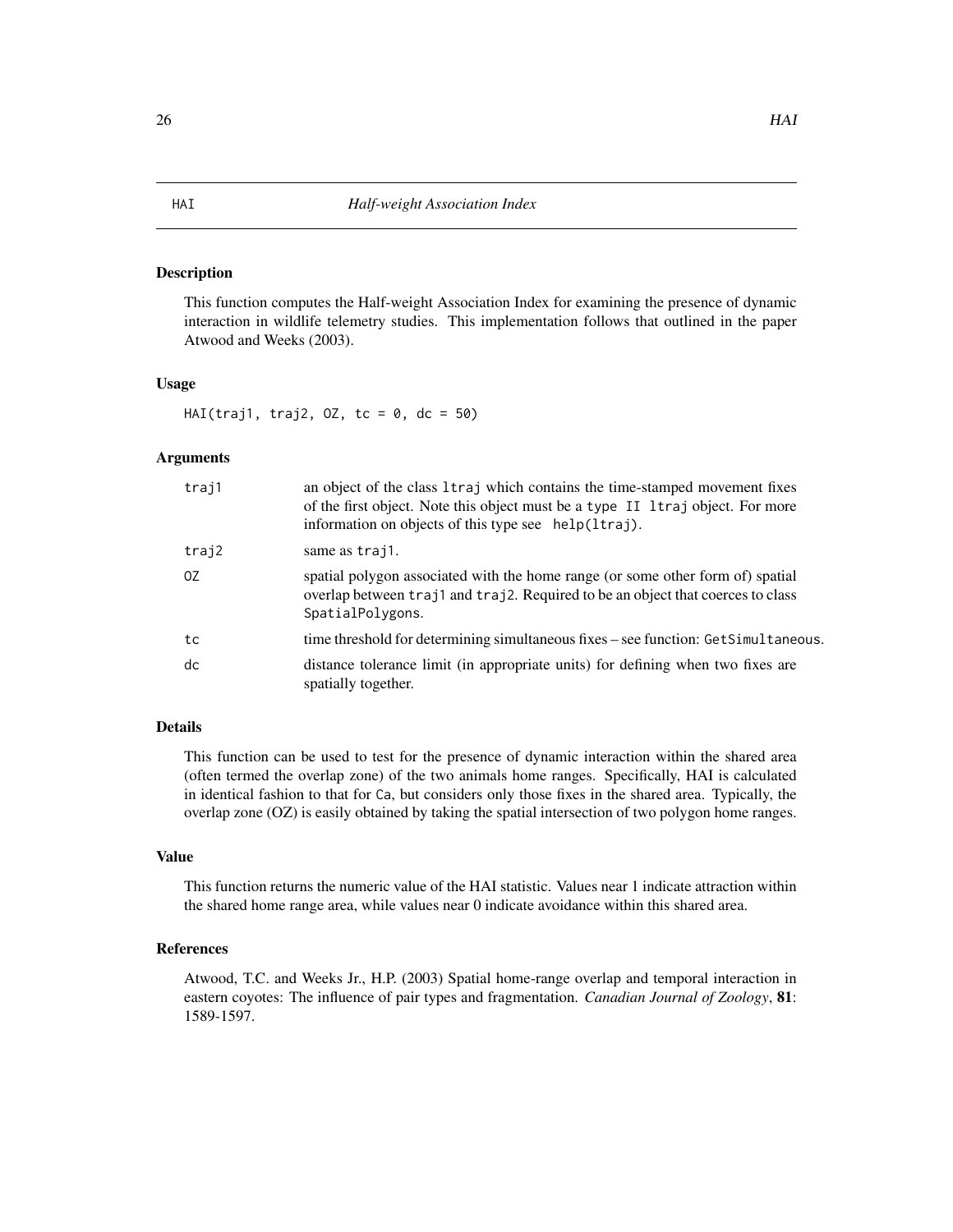#### <span id="page-26-0"></span> $IAB$  27

# See Also

GetSimultaneous, Ca

## Examples

```
## Not run:
data(deer)
deer37 <- deer[1]
deer38 <- deer[2]
library(adehabitatHR)
library(sp)
library(rgeos)
#use minimum convex polygon for demonstration...
hr37 <- mcp(SpatialPoints(ld(deer37)[,1:2]))
hr38 <- mcp(SpatialPoints(ld(deer38)[,1:2]))
OZ <- gIntersection(hr37,hr38)
#tc = 7.5 minutes, dc = 50 meters
HAI(deer37, deer38, OZ=OZ, tc=7.5*60, dc=50)
```
## End(Not run)

IAB *Benhamou's IAB Index*

# Description

The function IAB computes the IAB index following the methods described in the paper by Benhamou et al. (2014). It facilitates global analysis, with the significance testing procedure described in the paper, but also a local level output, to explore the IAB statistic through time.

# Usage

 $IAB(trainj1, traj2, tc = 0, dc = 50, local = FALSE, rand = 99)$ 

# Arguments

| traj1 | an object of the class 1traj which contains the time-stamped movement fixes<br>of the first object. Note this object must be a type II ltraj object. For more<br>information on objects of this type see help(ltraj).                                                                    |
|-------|------------------------------------------------------------------------------------------------------------------------------------------------------------------------------------------------------------------------------------------------------------------------------------------|
| traj2 | same as traj1.                                                                                                                                                                                                                                                                           |
| tc    | time threshold for determining simultaneous fixes – see function: GetSimultaneous.                                                                                                                                                                                                       |
| dc    | critical distance where the IAB function will show maximum slope – see Ben-<br>hamou et al. (2014) for more advice on selecting this parameter.                                                                                                                                          |
| local | logical value indicating whether a data frame ( $local = TRUE$ ) containing the<br>IAB index for each simultaneous fix should be returned (with a local permu-<br>tation test), or (if $local = FALSE$ - the default) the global index along with<br>associated global permutation test. |
| rand  | number of permutations to use in the local permutation test.                                                                                                                                                                                                                             |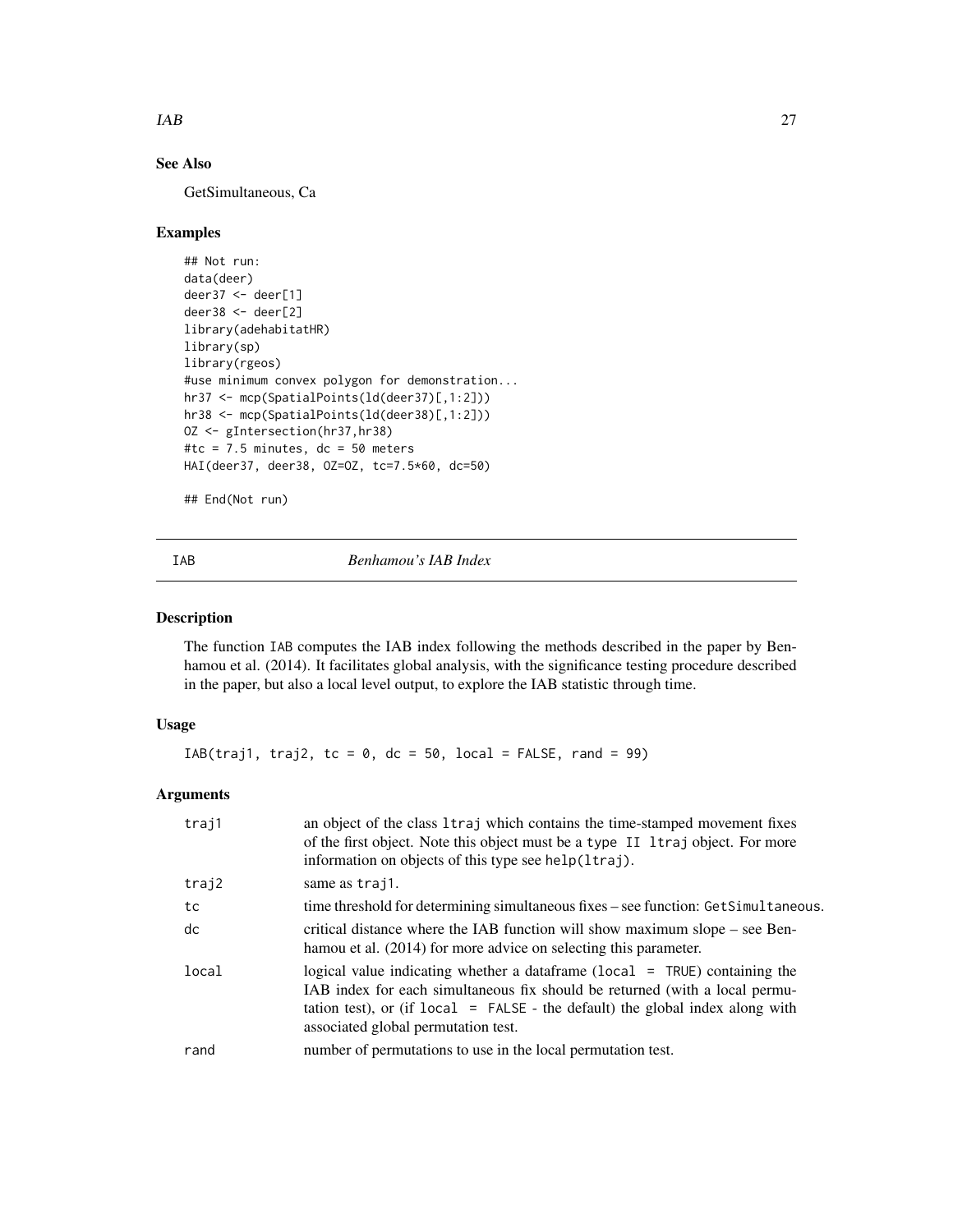#### Details

The function IAB can be used to test for direct interaction in wildlife telemetry data and affords a novel significance testing procedure that takes into account the serially correlated structure of telemetry data. Specifically, it computes an index analogous to the Bhattacharyya coefficient between the potential influence domains of two animals. Like the other indices, IAB is dependent on the selection of an appropriate value for dc (which is termed  $\Delta$  in the article). The dc parameter here is not a threshold distance, but rather the distance at which the function shows maximum slope (see Benhamou et al. 2014).

The significance testing procedure uses a wrapped shifting method in order to maintain the serially correlated structure of the data. At each shift, a sample value of IAB (termed MAB) is computed in order to generate a distribution of values to test against (for more information see Benhamou et al. 2014). Here a local version of this statistical testing procedure is implemented by taking rand samples of the  $(n^2 - n)$  permutations of unpaired fixes. The p-values are computed following Benhamou et al. (2014), z-scores are calculated based on the mean and standard deviation of this hypothetical distribution.

#### Value

If local=FALSE (the default) IAB returns the numeric value of the IAB index and the associated p-values for one-sided tests for attraction or avoidance. If local=TRUE IAB returns a dataframe (containing the date/times of *all* simultaneous fixes (NOTE: times are associated with traj1), along with the distance between fixes at each time , and the IAB index value for each simultaneous fix. A localized p-value (.pa signifies the test for attraction and pb the test for avoidance) and z-score is computed based on rand permutations of the fixes. The pkey columns can be used to match the simultaneous fixes to the original trajectory.

# References

Benhamou, S., Valeix, M., Chamaille-Jammes, S., Macdonald, D., Loveridge, A.J. (2014) Movementbased analysis of interactions in African lions. *Animal Behaviour*, 90: 171-180.

# See Also

GetSimultaneous, DI, Prox

```
data(deer)
deer37 <- deer[1]
deer38 <- deer[2]
#tc = 7.5 minutes, dc = 50 meters
IAB(deer37, deer38, tc=7.5*60, dc=50)
df <- IAB(deer37, deer38, tc=7.5*60, dc=50, local=TRUE)
```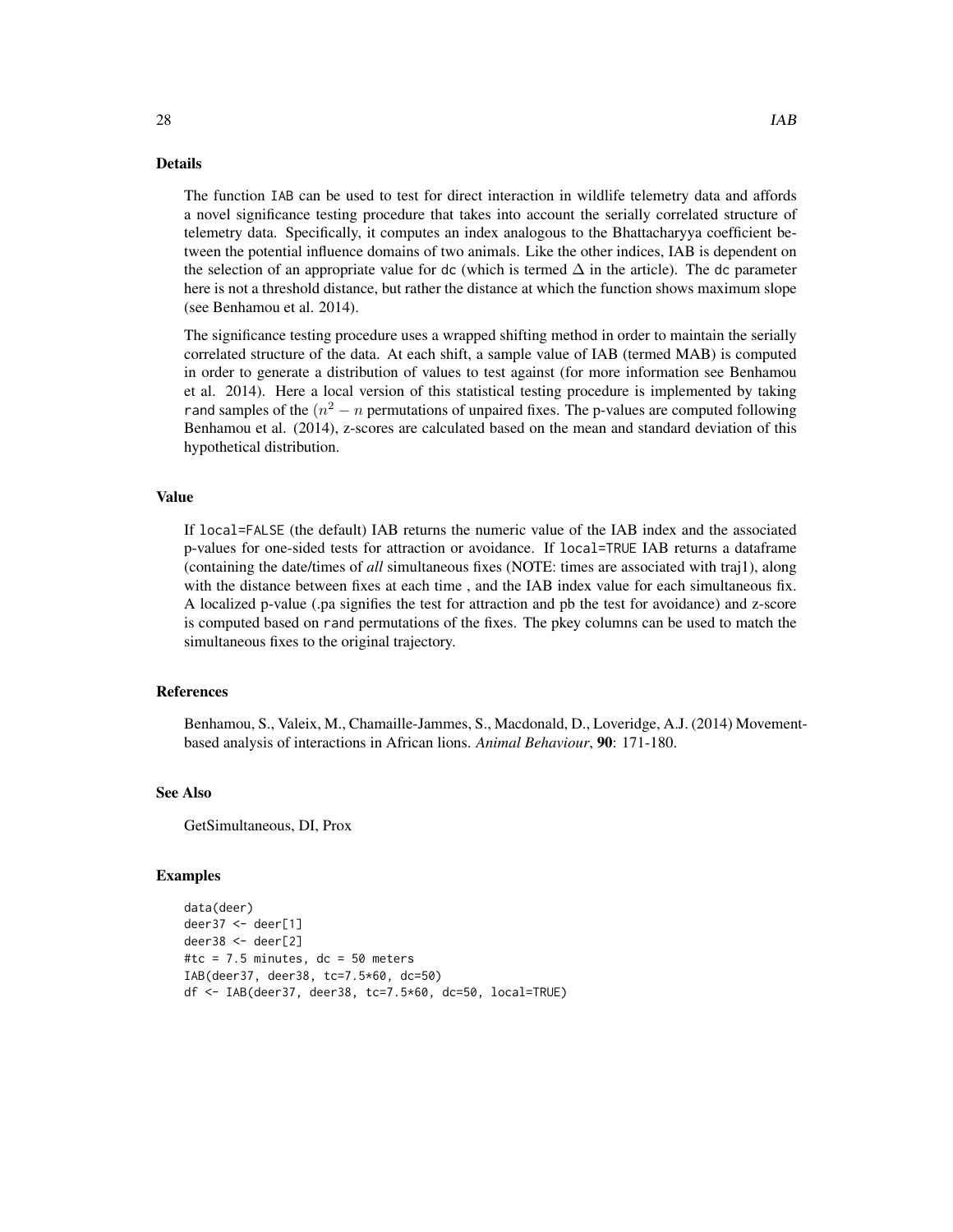<span id="page-28-0"></span>The function Lixn measures dynamic interaction between two animals following the methods outlined by Minta (1992).

#### Usage

Lixn(traj1, traj2, method = "spatial", tc = 0, hr1, hr2,  $OZ = NULL$ )

#### Arguments

| traj1  | an object of the class 1traj which contains the time-stamped movement fixes<br>of the first object. Note this object must be a type II ltraj object. For more<br>information on objects of this type see help(ltraj).                                                                                                                                                                                              |
|--------|--------------------------------------------------------------------------------------------------------------------------------------------------------------------------------------------------------------------------------------------------------------------------------------------------------------------------------------------------------------------------------------------------------------------|
| traj2  | same as traj1.                                                                                                                                                                                                                                                                                                                                                                                                     |
| method | method for computing the marginal distribution from which expected values<br>are computed. If method $=$ "spatial", the marginal values are calculated<br>based on areas of the shared and unshared portions of the home ranges. If<br>method = "frequency", the marginal values are calculated based on the num-<br>ber of all fixes within the shared and unshared portions of the home ranges – see<br>Details. |
| tc     | time threshold for determining simultaneous fixes – see function: GetSimultaneous.                                                                                                                                                                                                                                                                                                                                 |
| hr1    | $(-$ required if method = 'spatial') home range polygon associated with traj1.<br>Must be an object that coerces to class Spatial Polygons*.                                                                                                                                                                                                                                                                       |
| hr2    | $(-$ required if method = 'spatial') same as hr1, but for traj2.                                                                                                                                                                                                                                                                                                                                                   |
| 0Z     | $(-$ required if method $=$ 'frequency') shared area polygon associated with spatial<br>use overlap between traj1 and traj2. Must be an object that coerces to class<br>SpatialPolygons*.                                                                                                                                                                                                                          |

# Details

The function Lixn can be used to calculate the Minta (1992) measures of dynamic interaction between two animals. The Minta statistic tests how the two animals simultaneously utilize an area shared between the two individuals. Three coefficients are produced  $L_{AA}$ ,  $L_{BB}$ , and  $L_{ixn}$ . Each of these statistics are based on a contingency table that compares the observed frequency of those fixes that are simultaneous and within/outside the shared area to expectations based on area overlap proportions (if method="spatial") or expectations derived from all fixes (if method="frequency") – see Minta (1992) for more details. A Chi-squared statistic can then be used to examine the significance between the observed and expected use of the shared area.

Minta (1992) suggests the following interpretations of the coefficients. When  $L_{AA}$  is near 0, the first animal's use of the shared area is random (or as expected). When  $L_{AA} > 0$  it signifies spatial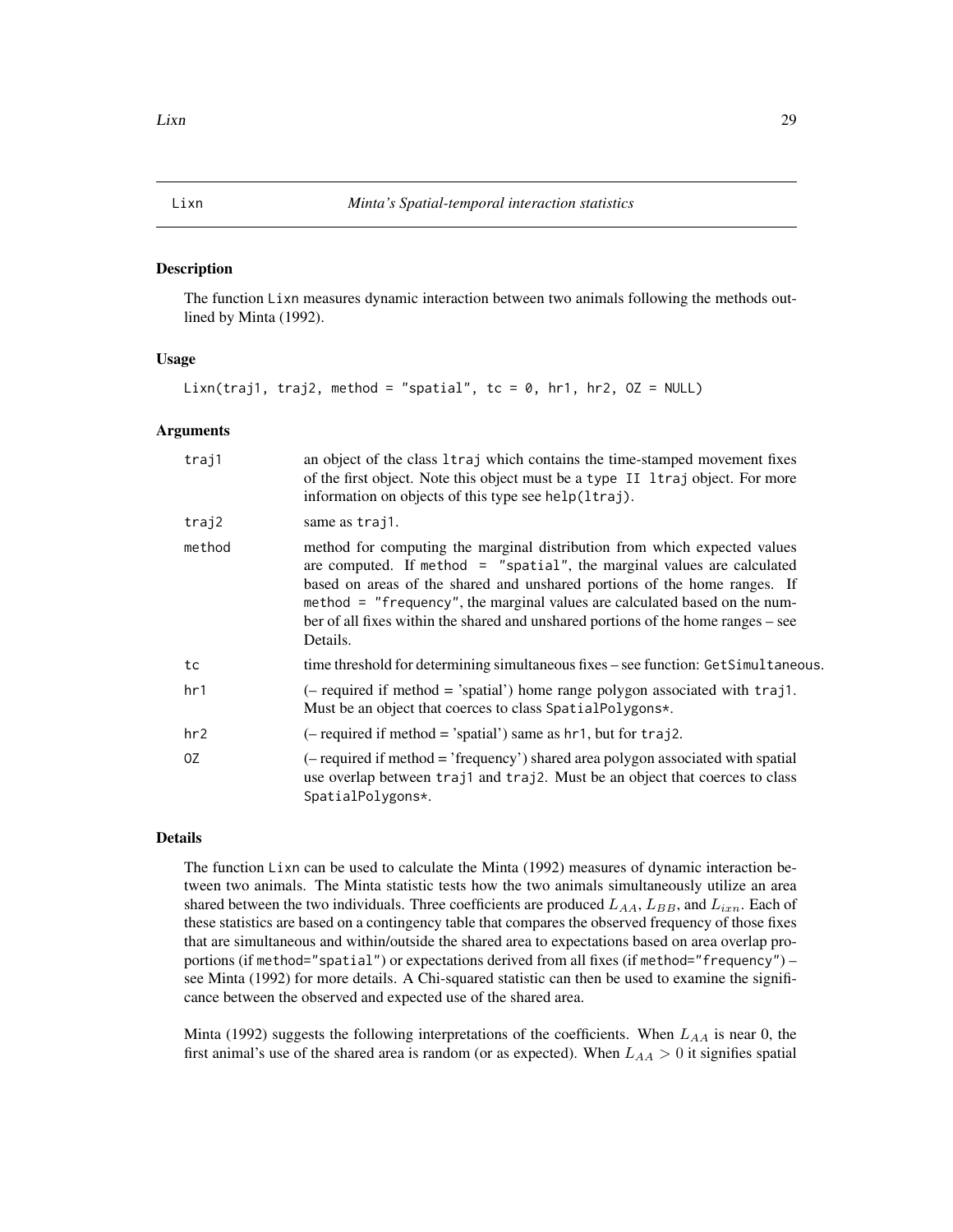attraction to the shared area, or greater than expected use. When  $L_{AA} < 0$  it signifies spatial avoidance of the shared area, or less than expected use. Interpretation of  $L_{BB}$  is the same as for  $L_{AA}$ with respect to the second animal.  $L_{i,n}$  tells us far more about the nature of the interaction between the two individuals. As  $L_{ixn}$  nears 0, both animals use the shared area randomly, with regards to the other animal. If  $L_{ixn} > 0$  the animals use the shared area more *simultaneously*, whereas if  $L_{ixn}$  < 0 it is an indication of *solitary* use, or avoidance. This is why  $L_{ixn}$  is termed the temporal interaction coefficient. A Chi-squared test can be used to identify the significance of the  $L_{AA}$ ,  $L_{BB}$ , and  $L_{ixn}$  values.

#### NOTEs:

1. With modern telemetry datasets, where home ranges are readily estimated, choosing method = 'spatial' is most appropriate.

2. When the home ranges do not overlap the Lixn statistic is not defined and the function returns a string of NA's.

3. When one home range completely encloses another the Lixn statistic is not defined and the function returns a string of NA's and 'ContainsB' (or 'ContainsB') under the p.IXN result.

4. Further to points 2 and 3, the Lixn statistic is not appropriate in situations where the overlap area is either very large or very small relative to either home range (i.e., a situation with almost complete enclosure or virtually no overlap). Thus, it is advised that Lixn be used only in situations where there are suitable marginal areas for areaA, areaB, and areaAB – see Minta (1992).

#### Value

This function returns a list of objects representing the calculated values from the Minta statistic and associated *p*-values from the Chi-squared test.

- pTable contingency table showing marginal probabilities of expected use based on the selection of the method parameter.
- nTable contingency table showing observed frequency of use of the shared area based on simultaneous fixes.
- oTable the odds for each cell in the contingency table.
- Laa the calculated value of the  $L_{AA}$  statistic
- p.AA the associated *p*-value
- Lbb the calculated value of the  $L_{BB}$  statistic
- p.BB the associated *p*-value
- Lixn the calculated value of the  $L_{ixn}$  statistic
- p.IXN the associated *p*-value

#### References

Minta, S.C. (1992) Tests of spatial and temporal interaction among animals. *Ecological Applications*, 2: 178-188

## See Also

GetSimultaneous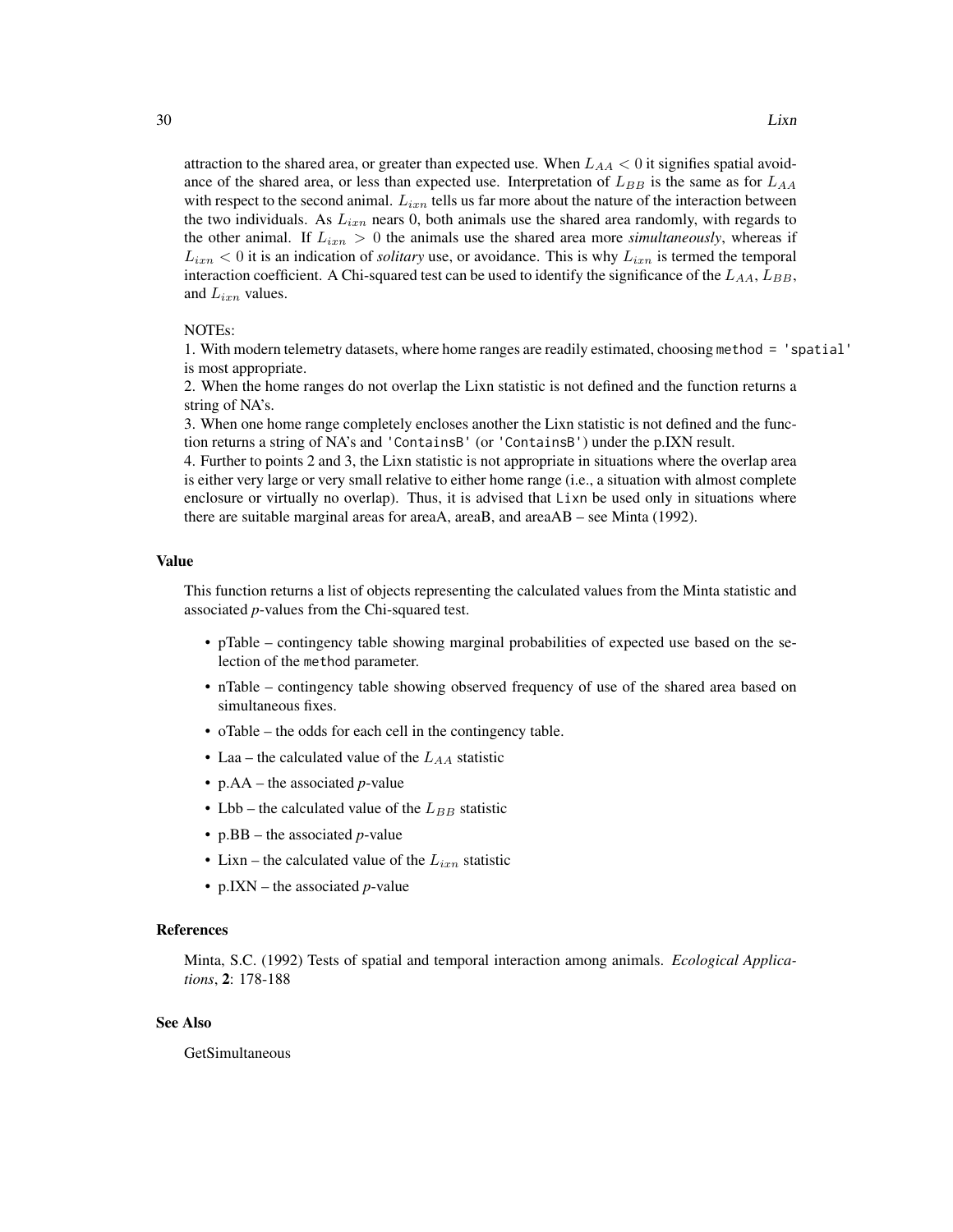#### <span id="page-30-0"></span>mockhunt 31

#### Examples

```
## Not run:
data(deer)
deer37 <- deer[1]
deer38 <- deer[2]
library(adehabitatHR)
library(sp)
#use minimum convex polygon for demonstration...
hr37 <- mcp(SpatialPoints(ld(deer37)[,1:2]))
hr38 <- mcp(SpatialPoints(ld(deer38)[,1:2]))
#tc = 7.5 minutes, dc = 50 meters
Lixn(deer37, deer38, method='spatial', tc=7.5*60, hr1=hr37, hr2=hr38)
## End(Not run)
```
mockhunt *Processed data on contacts between mock-hunters and white-tailed bucks*

#### Description

Data output from the function conContext showing contact events between mock-hunters and male white-tailed deer during the hunting seasons of 2008 and 2009 in Oklahoma.

#### Format

An ltraj object with where bursts represent different individual deer.

# Details

The mockhunt data are stored as a single dataframe object; the columns represent environmental attributes associated with contact events.

# References

Long, JA, Webb, SL, Harju, S, Gee, KL. (in prep) Methods for performing contact analysis from high frequency tracking data: the wildlifeDI R package. Under Review.

#### Examples

data(mockhunt) head(mockhunt)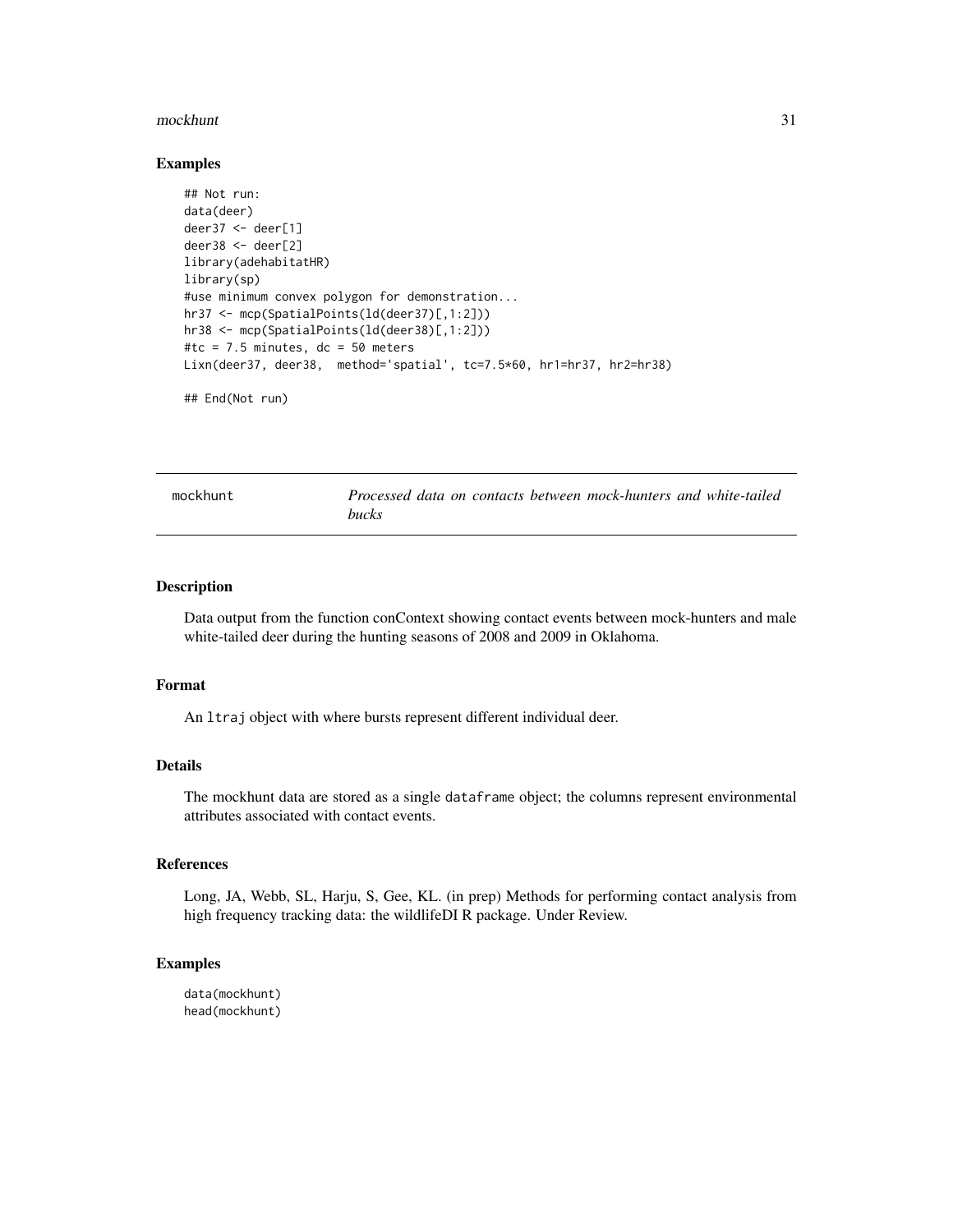<span id="page-31-0"></span>The function Prox simply computes the proportion of (simultaneous) fixes that are proximal, based on some spatial threshold – dc (Bertrand et al. 1996). It also facilitates local-level proximity analysis

#### Usage

```
Prox(traj1, traj2, tc = 0, dc = 50, local = FALSE,
 GetSimultaneous = TRUE)
```
#### Arguments

| traj1           | an object of the class 1traj which contains the time-stamped movement fixes<br>of the first object. Note this object must be a type II ltraj object. For more<br>information on objects of this type see help(ltraj). |
|-----------------|-----------------------------------------------------------------------------------------------------------------------------------------------------------------------------------------------------------------------|
| traj2           | same as trajl.                                                                                                                                                                                                        |
| tc              | time threshold for determining simultaneous fixes – see function: GetSimultaneous.                                                                                                                                    |
| dc              | distance tolerance limit (in appropriate units) for defining when two fixes are<br>spatially together.                                                                                                                |
| local           | logical value indicating whether or not a dataframe, containing the distance be-<br>tween each simultaneous fix, should be returned.                                                                                  |
| GetSimultaneous |                                                                                                                                                                                                                       |
|                 | logical value indicating whether proximity analysis is based on simultaneous                                                                                                                                          |
|                 | fixes (if TRUE the default) – see function GetSimultaneous or (if $FALSE$ ) a one-                                                                                                                                    |
|                 | way mapping from traj1 to traj2 is used.                                                                                                                                                                              |

#### Details

The function Prox can be used to test for the presence of attraction (via proximity) in wildlife telemetry data. Prox is simply the proportion of simultaneous fixes within the threshold distance – dc. The local output (dataframe) can be useful for examining variation in proximity through time.

## Value

If local=FALSE (the default) Prox returns the numeric value of the Prox index. If local=TRUE Prox returns a dataframe containing the date/times of *all* simultaneous fixes from traj1, and in the case of GetSimultaneous = FALSE the time of the fixes that were deemed simultaneous in traj2. If GetSimultaneous = TRUE (the default) the Prox considers only the simultaneous fixes, as defined in GetSimultaneous. If FALSE Prox considers all the fixes in traj1 relative to traj2. The latter functionality is useful when the time between fixes for one trajectory (traj1) is much shorter than the second trajectory.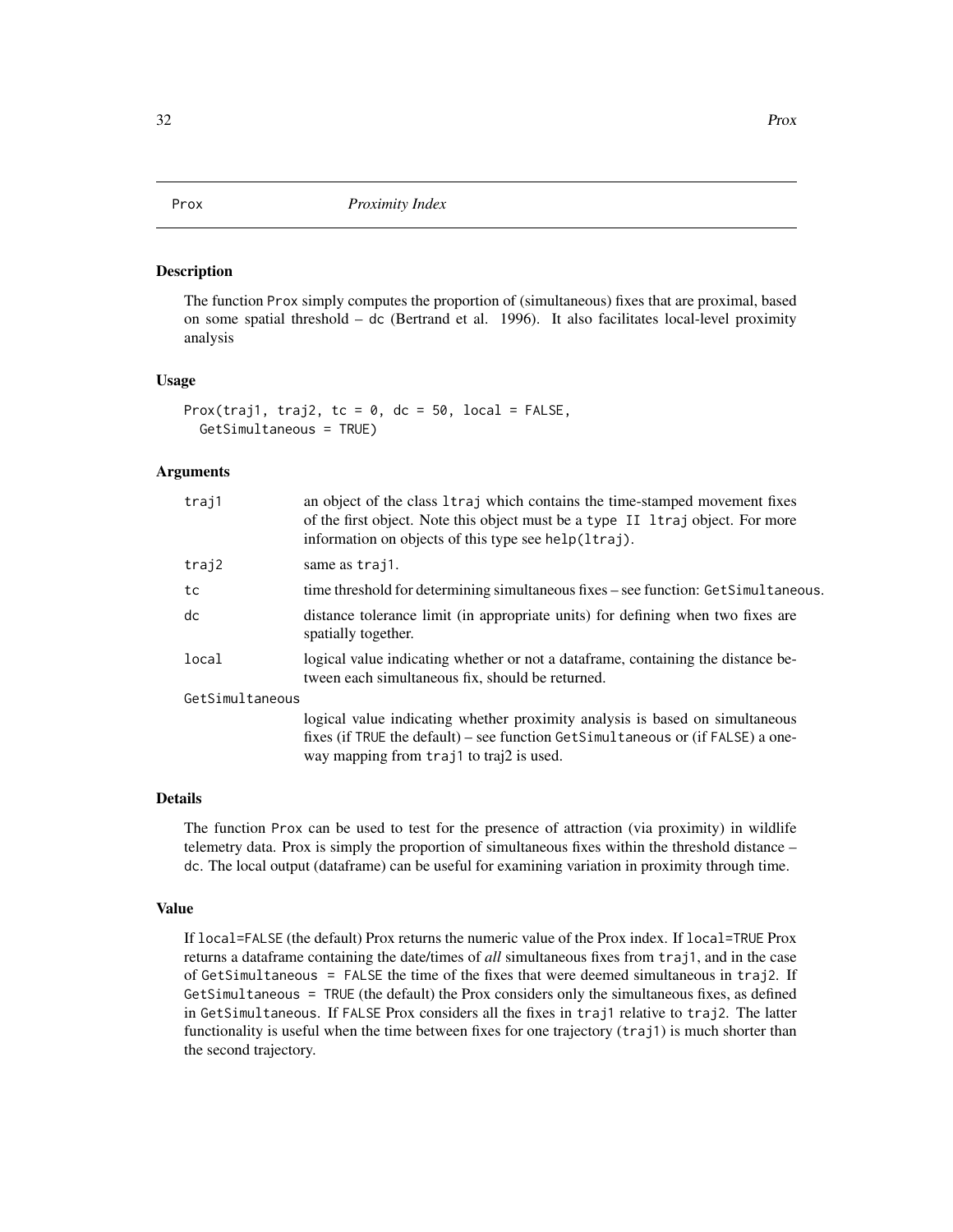#### $Prox$  33

# References

Bertrand, M.R., DeNicola, A.J., Beissinger, S.R, Swihart, R.K. (1996) Effects of parturition on home ranges and social affiliations of female white-tailed deer. *Journal of Wildlife Management*, 60: 899-909.

#### See Also

GetSimultaneous, contacts

```
data(deer)
deer37 <- deer[1]
deer38 <- deer[2]
#tc = 7.5 minutes, dc = 50 meters
Prox(deer37, deer38, tc=7.5*60, dc=50)
df <- Prox(deer37, deer38, tc=7.5*60, dc=50, local=TRUE)
```